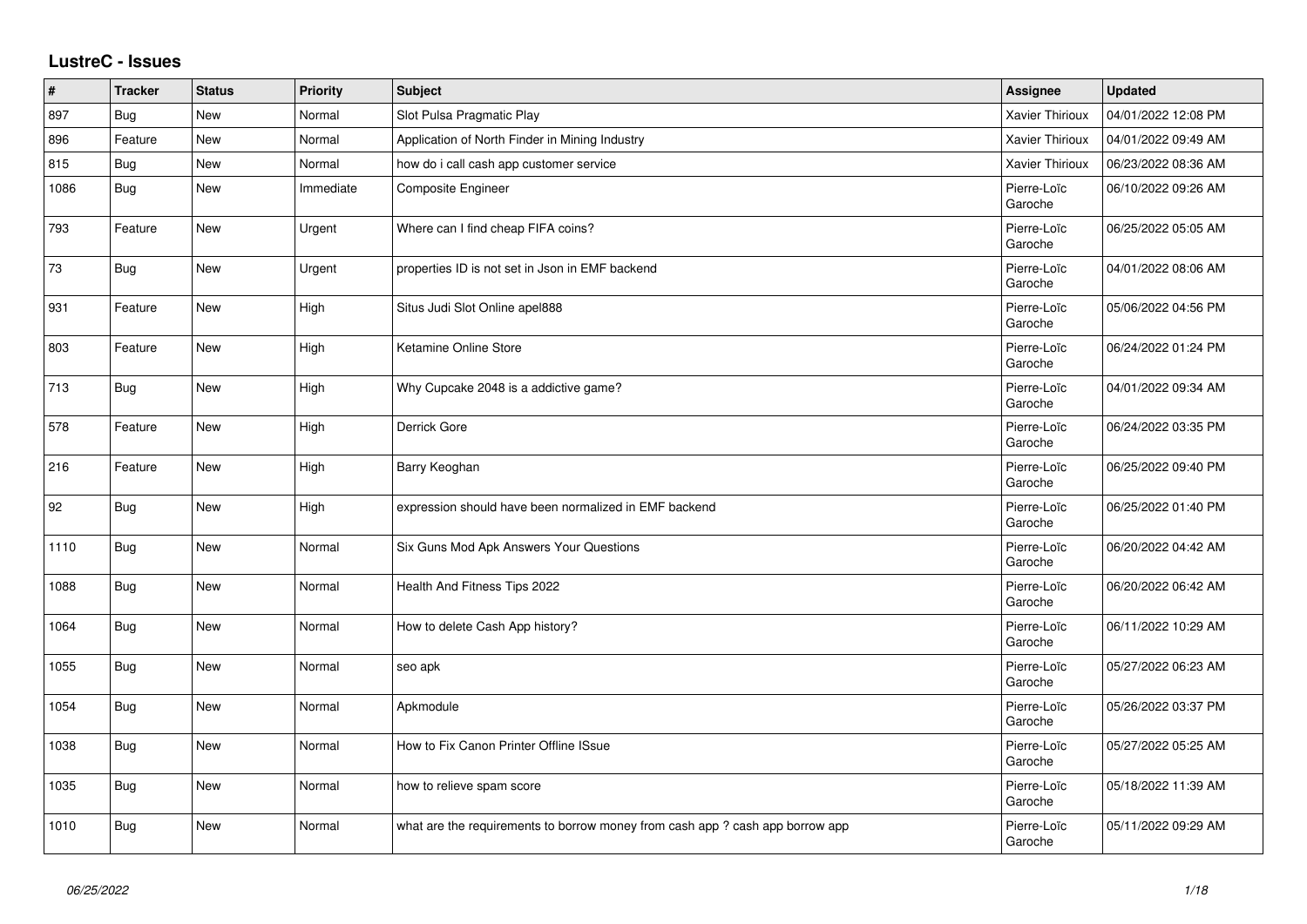| $\sharp$ | <b>Tracker</b> | <b>Status</b> | <b>Priority</b> | <b>Subject</b>                                                          | Assignee               | <b>Updated</b>      |
|----------|----------------|---------------|-----------------|-------------------------------------------------------------------------|------------------------|---------------------|
| 1003     | Bug            | New           | Normal          | Drift F1 is a drifting car game inspired by F1's tracks.                | Pierre-Loïc<br>Garoche | 05/10/2022 10:52 AM |
| 960      | Feature        | <b>New</b>    | Normal          | Zooming Instagram Picture In Full HD                                    | Pierre-Loïc<br>Garoche | 04/20/2022 10:36 AM |
| 936      | Bug            | New           | Normal          | Avantages de l'extension AliTools pour faire du shopping sur Aliexpress | Pierre-Loïc<br>Garoche | 04/12/2022 11:35 AM |
| 868      | Feature        | New           | Normal          | What Is the Role of a Graphic Designer?                                 | Pierre-Loïc<br>Garoche | 04/01/2022 09:12 AM |
| 866      | Feature        | New           | Normal          | Northern Ireland Dissertation Writing Service                           | Pierre-Loïc<br>Garoche | 04/01/2022 09:12 AM |
| 860      | Bug            | New           | Normal          | pokemon guide                                                           | Pierre-Loïc<br>Garoche | 06/18/2022 08:18 PM |
| 837      | Bug            | New           | Normal          | To Create An Instagram Story                                            | Pierre-Loïc<br>Garoche | 04/01/2022 08:58 AM |
| 829      | Bug            | New           | Normal          | Write My Dissertation For Me UK                                         | Pierre-Loïc<br>Garoche | 04/01/2022 08:59 AM |
| 824      | Feature        | New           | Normal          | How to watch Fox News on my Smart TV or similar devices?                | Pierre-Loïc<br>Garoche | 04/01/2022 09:00 AM |
| 823      | Feature        | New           | Normal          | How much does Disney Plus cost?                                         | Pierre-Loïc<br>Garoche | 04/01/2022 09:00 AM |
| 814      | <b>Bug</b>     | New           | Normal          | Stage Fright Cure                                                       | Pierre-Loïc<br>Garoche | 06/24/2022 02:07 PM |
| 780      | Bug            | New           | Normal          | <b>Best Whatsapp Modified APKs</b>                                      | Pierre-Loïc<br>Garoche | 06/25/2022 06:54 AM |
| 779      | Feature        | <b>New</b>    | Normal          | Latest Whatsapp groups for Teens                                        | Pierre-Loïc<br>Garoche | 06/21/2022 01:33 AM |
| 759      | Bug            | New           | Normal          | Canon IJ Network Tool                                                   | Pierre-Loïc<br>Garoche | 06/24/2022 08:18 PM |
| 727      | Bug            | New           | Normal          | Drive for speed simulator mod apk                                       | Pierre-Loïc<br>Garoche | 04/23/2022 11:17 PM |
| 707      | <b>Bug</b>     | <b>New</b>    | Normal          | Why Accounting Assignments Are Beneficial For The Students?             | Pierre-Loïc<br>Garoche | 06/24/2022 09:16 PM |
| 674      | <b>Bug</b>     | New           | Normal          | The best game in 2021                                                   | Pierre-Loïc<br>Garoche | 06/24/2022 10:05 PM |
| 671      | Bug            | <b>New</b>    | Normal          | Hot games                                                               | Pierre-Loïc<br>Garoche | 06/20/2022 03:40 PM |
| 663      | Bug            | New           | Normal          | Know how the Cash app twitches words in a detailed way.                 | Pierre-Loïc<br>Garoche | 05/22/2022 05:44 PM |
| 606      | Feature        | New           | Normal          | Play unblocked cookie crush 3                                           | Pierre-Loïc<br>Garoche | 06/22/2022 04:12 AM |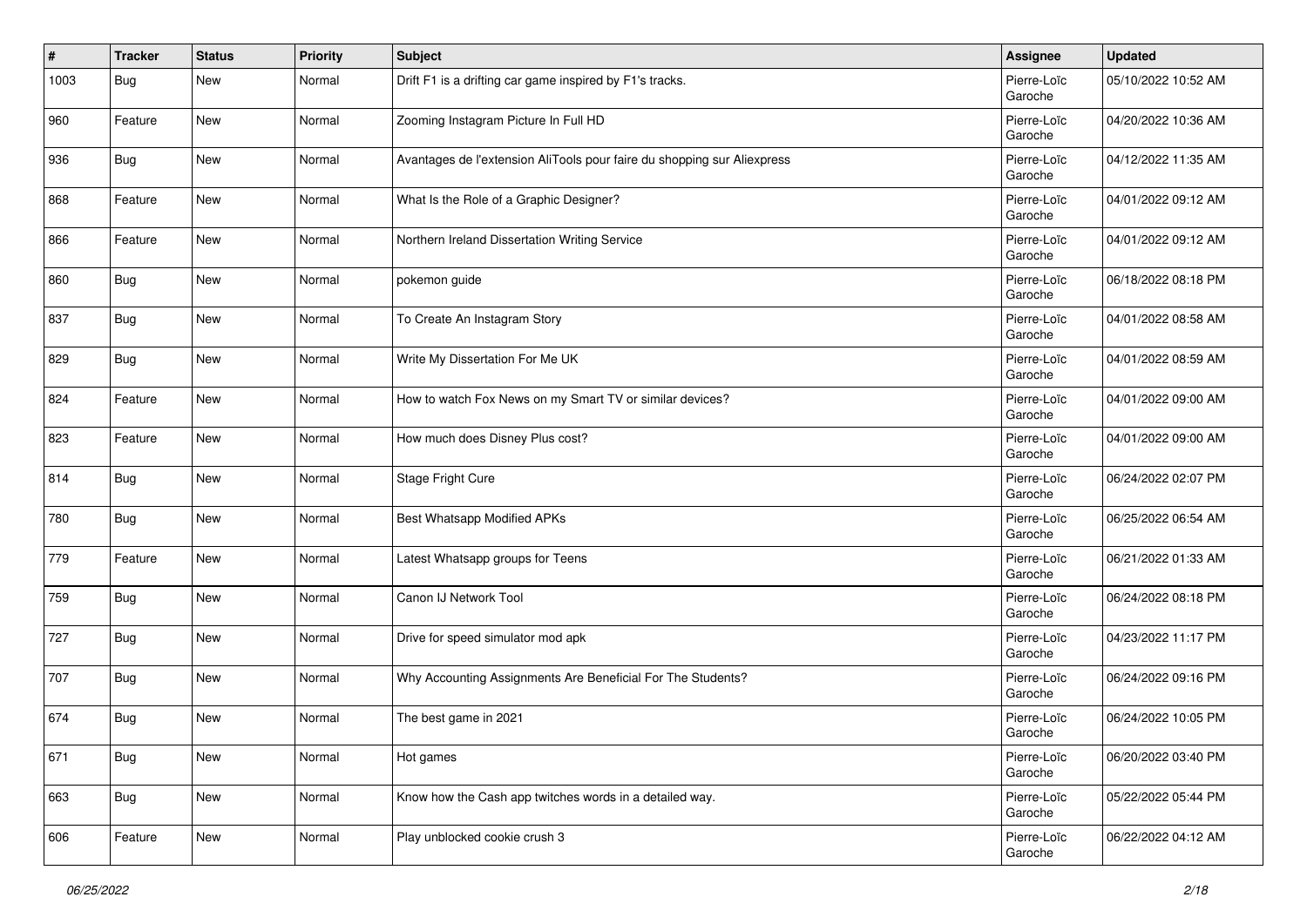| $\vert$ # | <b>Tracker</b> | <b>Status</b> | <b>Priority</b> | <b>Subject</b>                                                                       | Assignee               | <b>Updated</b>      |
|-----------|----------------|---------------|-----------------|--------------------------------------------------------------------------------------|------------------------|---------------------|
| 602       | Bug            | New           | Normal          | Best Essay Writing Service UK                                                        | Pierre-Loïc<br>Garoche | 06/24/2022 07:28 AM |
| 601       | Bug            | <b>New</b>    | Normal          | Best Essay Writing Service UK                                                        | Pierre-Loïc<br>Garoche | 06/24/2022 10:50 AM |
| 582       | Bug            | <b>New</b>    | Normal          | Cash App Won't Let Me Send Money If There Is A Low Balance Available                 | Pierre-Loïc<br>Garoche | 06/22/2022 03:07 PM |
| 572       | Feature        | <b>New</b>    | Normal          | New features of WhatsApp Plus on Android phones                                      | Pierre-Loïc<br>Garoche | 06/24/2022 12:59 PM |
| 571       | Bug            | <b>New</b>    | Normal          | How may the Cash app dispute your trade?                                             | Pierre-Loïc<br>Garoche | 06/25/2022 05:15 AM |
| 570       | Bug            | <b>New</b>    | Normal          | What is Sutton bank cash app customer service phone number?                          | Pierre-Loïc<br>Garoche | 06/23/2022 10:42 AM |
| 569       | Bug            | <b>New</b>    | Normal          | What is the incoming and outgoing mail server for Outlook IMAP settings?             | Pierre-Loïc<br>Garoche | 06/25/2022 08:53 AM |
| 534       | Bug            | <b>New</b>    | Normal          | Know how to initiate cash app refund by contacting the technical team                | Pierre-Loïc<br>Garoche | 06/25/2022 02:56 PM |
| 523       | <b>Bug</b>     | <b>New</b>    | Normal          | What Is The Right Google Account Recovery Aid To Regain Account Access?              | Pierre-Loïc<br>Garoche | 06/25/2022 07:41 PM |
| 521       | Feature        | New           | Normal          | Check out the Cash app Card balance for an overdraft.                                | Pierre-Loïc<br>Garoche | 06/24/2022 11:26 AM |
| 501       | Bug            | <b>New</b>    | Normal          | How Do I Annihilate Cash App Transfer Failed Problems Effectively                    | Pierre-Loïc<br>Garoche | 06/25/2022 08:54 PM |
| 500       | Bug            | <b>New</b>    | Normal          | Simply contact the technical team, to find the solution to cash app refund problems. | Pierre-Loïc<br>Garoche | 06/25/2022 01:37 PM |
| 275       | Bug            | <b>New</b>    | Normal          | Activate Cash App Card With Or Without QR - Step By Step Guide                       | Pierre-Loïc<br>Garoche | 06/25/2022 10:28 PM |
| 263       | Feature        | <b>New</b>    | Normal          | Wrecked Car Is Nothing But A Worthless                                               | Pierre-Loïc<br>Garoche | 06/25/2022 06:59 PM |
| 251       | Bug            | <b>New</b>    | Normal          | All About Cash App Transfer Fail Problems                                            | Pierre-Loïc<br>Garoche | 06/25/2022 02:55 PM |
| 249       | Bug            | <b>New</b>    | Normal          | Steps to Activate Cash App Card in Less then 2 Minutes - Get Information             | Pierre-Loïc<br>Garoche | 06/21/2022 07:52 PM |
| 231       | Bug            | <b>New</b>    | Normal          | Is the ringtone download difficult or not?                                           | Pierre-Loïc<br>Garoche | 06/24/2022 06:35 PM |
| 224       | Feature        | New           | Normal          | Instant Personal Loan                                                                | Pierre-Loïc<br>Garoche | 06/25/2022 05:58 AM |
| 188       | <b>Bug</b>     | New           | Normal          | Why are university students buying assignments online?                               | Pierre-Loïc<br>Garoche | 06/25/2022 12:49 PM |
| 155       | <b>Bug</b>     | New           | Normal          | Cant access my cash app account                                                      | Pierre-Loïc<br>Garoche | 06/22/2022 02:15 PM |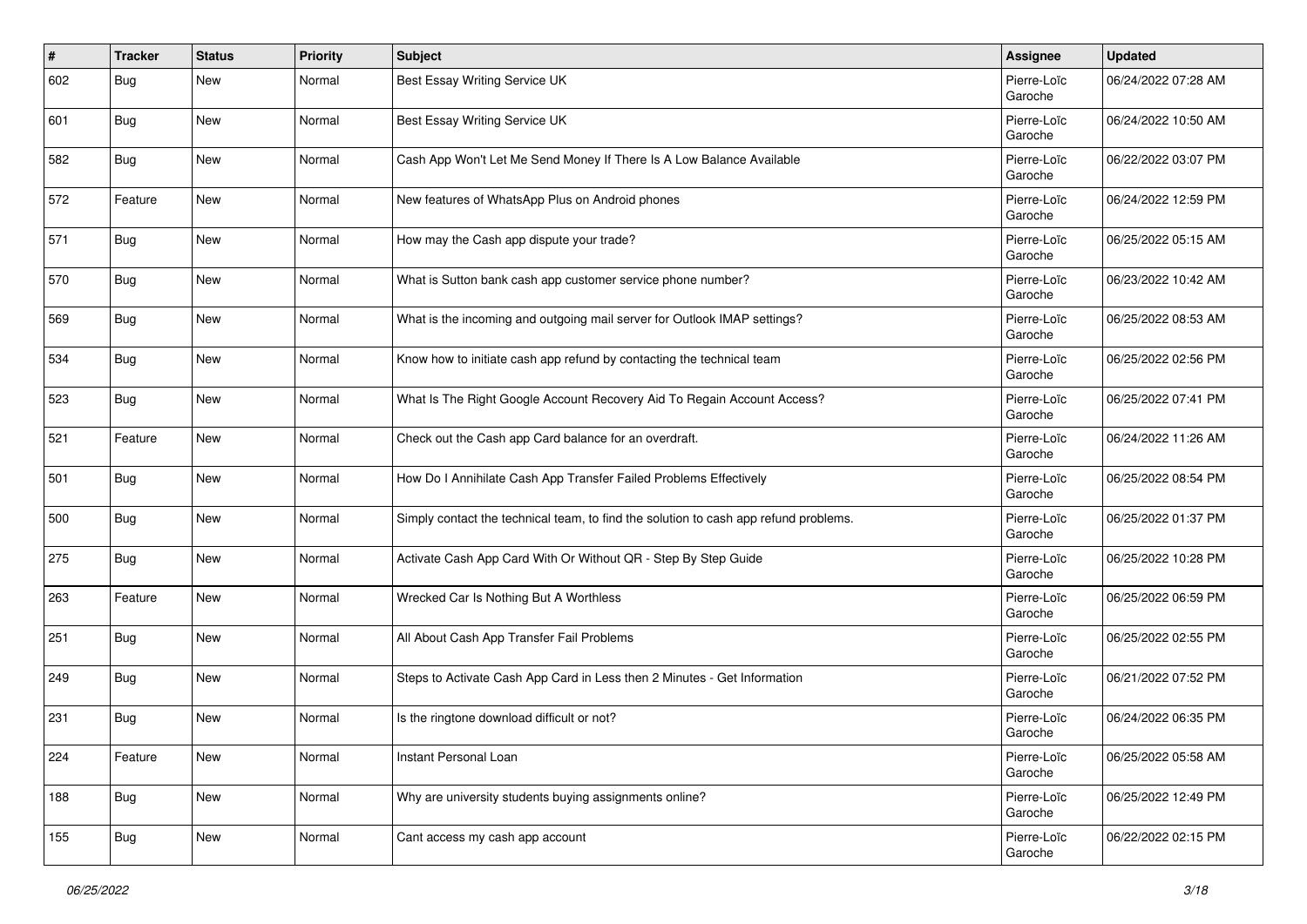| #    | <b>Tracker</b> | <b>Status</b> | <b>Priority</b> | <b>Subject</b>                                                                       | Assignee               | <b>Updated</b>      |
|------|----------------|---------------|-----------------|--------------------------------------------------------------------------------------|------------------------|---------------------|
| 120  | Bug            | New           | Normal          | ghfjtkx                                                                              | Pierre-Loïc<br>Garoche | 06/25/2022 04:53 PM |
| 88   | <b>Bug</b>     | <b>New</b>    | Normal          | kind2 output: When for node arguments                                                | Pierre-Loïc<br>Garoche | 06/25/2022 11:31 PM |
| 74   | Bug            | <b>New</b>    | Normal          | const is not supported inside contract                                               | Pierre-Loïc<br>Garoche | 06/25/2022 06:59 PM |
| 72   | Bug            | New           | Normal          | Simulinkd does not match Lustre using EMF backend when using nested Merge expression | Pierre-Loïc<br>Garoche | 04/01/2022 08:06 AM |
| 63   | Feature        | New           | Normal          | Skip normalization step in mutation generation if it possible                        | Pierre-Loïc<br>Garoche | 06/25/2022 10:31 PM |
| 1100 | Feature        | New           | Low             | Food Products                                                                        | Pierre-Loïc<br>Garoche | 06/24/2022 07:28 AM |
| 867  | <b>Bug</b>     | New           | Low             | cheap Yeezys                                                                         | Pierre-Loïc<br>Garoche | 04/01/2022 09:12 AM |
| 861  | Feature        | New           | Low             | <b>Understanding Situational Depression</b>                                          | Pierre-Loïc<br>Garoche | 04/01/2022 09:12 AM |
| 685  | <b>Bug</b>     | New           | Low             | youtube thumbnail downloader                                                         | Pierre-Loïc<br>Garoche | 06/22/2022 11:55 PM |
| 575  | Feature        | New           | Low             | cheap jordan replicas for sale                                                       | Pierre-Loïc<br>Garoche | 06/25/2022 02:59 PM |
| 78   | Bug            | In Progress   | Normal          | Why generate MCDC conditions for constant flows?                                     | Pierre-Loïc<br>Garoche | 04/01/2022 08:08 AM |
| 96   | Bug            | Resolved      | High            | Lustrec installation failed                                                          | Pierre-Loïc<br>Garoche | 04/01/2022 08:11 AM |
| 718  | <b>Bug</b>     | New           | High            | Solve Complex Accounting Assignments                                                 | Hamza<br>Bourbouh      | 06/24/2022 10:12 AM |
| 1017 | Feature        | New           | Normal          | fleeing the complex                                                                  | Hamza<br>Bourbouh      | 05/13/2022 06:33 AM |
| 976  | Bug            | New           | Normal          | How to delete the cash app account history right now?                                | Hamza<br>Bourbouh      | 04/27/2022 09:47 AM |
| 536  | <b>Bug</b>     | <b>New</b>    | Normal          | How to check the balance on the cash app card                                        | Hamza<br>Bourbouh      | 06/25/2022 10:34 PM |
| 162  | <b>Bug</b>     | <b>New</b>    | Normal          | gfyuik9                                                                              | Hamza<br>Bourbouh      | 04/01/2022 08:01 AM |
| 1047 | <b>Bug</b>     | New           | Normal          | Opensea                                                                              | Corentin<br>Lauverjat  | 05/24/2022 02:32 PM |
| 818  | <b>Bug</b>     | New           | Normal          | Have you ever played a basketball game?                                              | Corentin<br>Lauverjat  | 04/01/2022 08:55 AM |
| 761  | <b>Bug</b>     | New           | Normal          | What is it about basketball that makes it so popular in the United States?           | Corentin<br>Lauverjat  | 06/24/2022 03:48 AM |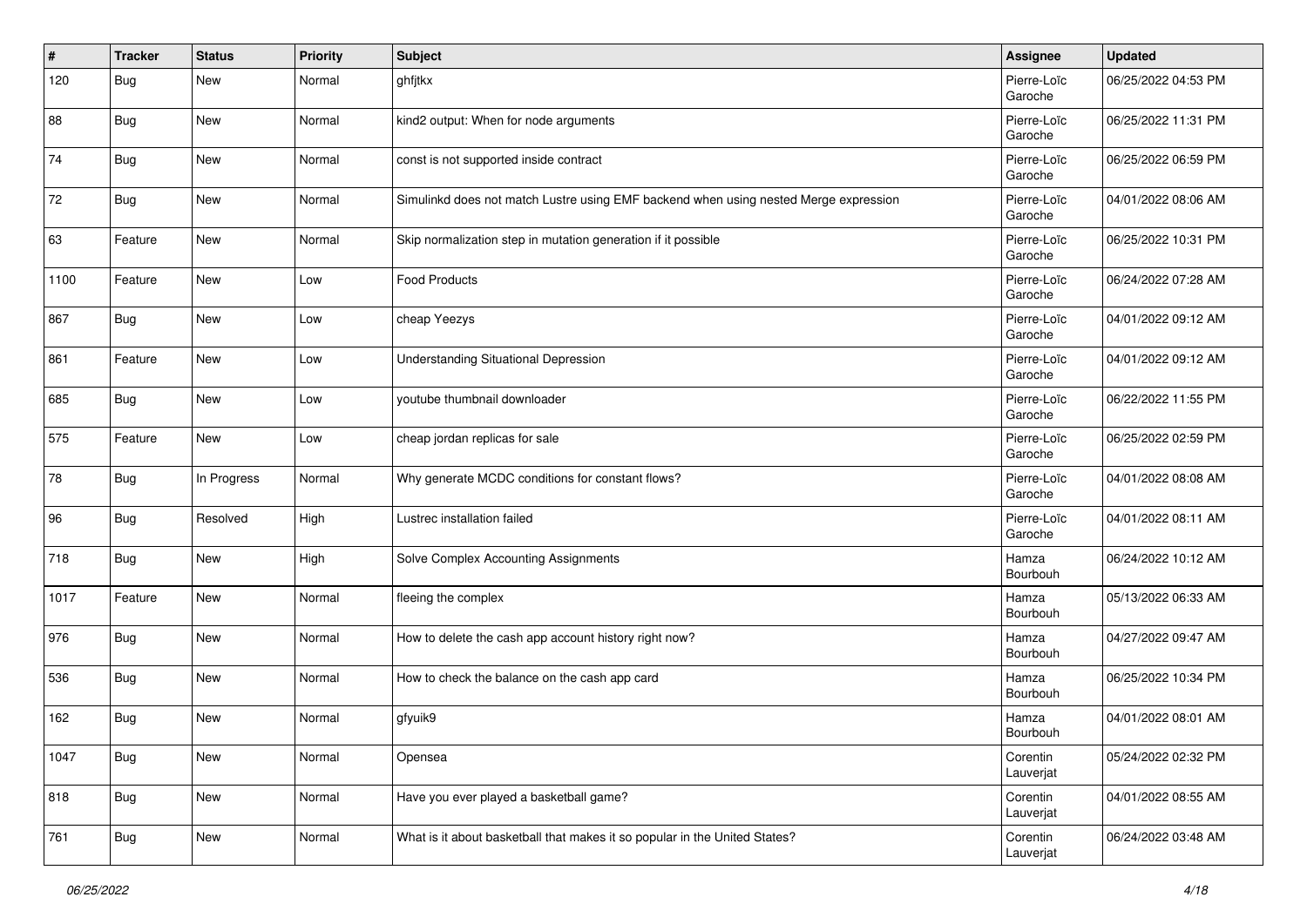| #    | <b>Tracker</b> | <b>Status</b> | <b>Priority</b> | <b>Subject</b>                                                                 | Assignee              | <b>Updated</b>      |
|------|----------------|---------------|-----------------|--------------------------------------------------------------------------------|-----------------------|---------------------|
| 264  | Bug            | New           | Normal          | We Buy Your Unwanted Car                                                       | Corentin<br>Lauverjat | 06/24/2022 02:19 PM |
| 1107 | Feature        | New           | High            | Where do you have to find an application to watch news and sports videos?      | Christophe<br>Garion  | 06/18/2022 10:36 AM |
| 723  | Bug            | <b>New</b>    | High            | The best horror game in 2021                                                   | Christophe<br>Garion  | 06/25/2022 11:56 AM |
| 580  | Bug            | New           | High            | What is Narrative Essay?                                                       | Christophe<br>Garion  | 06/21/2022 09:28 AM |
| 152  | Bug            | New           | High            | professional bridal makeup artist                                              | Christophe<br>Garion  | 04/01/2022 08:01 AM |
| 1109 | Feature        | New           | Normal          | Six Guns Mod Apk Answers Your Questions                                        | Christophe<br>Garion  | 06/20/2022 04:39 AM |
| 1093 | <b>Bug</b>     | <b>New</b>    | Normal          | Uniswap Exchange                                                               | Christophe<br>Garion  | 06/14/2022 11:55 AM |
| 1074 | <b>Bug</b>     | <b>New</b>    | Normal          | Dissertation writing help at economical rates!                                 | Christophe<br>Garion  | 06/06/2022 04:48 PM |
| 1037 | Feature        | <b>New</b>    | Normal          | 1p lsd                                                                         | Christophe<br>Garion  | 05/19/2022 05:25 AM |
| 1000 | <b>Bug</b>     | <b>New</b>    | Normal          | Super easy way to zoom photos and upload to Instagram                          | Christophe<br>Garion  | 05/07/2022 11:06 AM |
| 986  | Bug            | New           | Normal          | dbhdsvbhdf                                                                     | Christophe<br>Garion  | 05/01/2022 09:10 AM |
| 955  | Bug            | New           | Normal          | How Long Does Verification Take On Cash App If You Apply For The Verification? | Christophe<br>Garion  | 06/25/2022 10:50 PM |
| 939  | <b>Bug</b>     | New           | Normal          | Ability to change sound notifications                                          | Christophe<br>Garion  | 05/11/2022 10:07 PM |
| 938  | <b>Bug</b>     | <b>New</b>    | Normal          | Would you like to have your own ringtone                                       | Christophe<br>Garion  | 04/22/2022 01:27 PM |
| 899  | Feature        | <b>New</b>    | Normal          | Application of Optical Fiber Gyroscope                                         | Christophe<br>Garion  | 04/02/2022 11:23 AM |
| 858  | <b>Bug</b>     | <b>New</b>    | Normal          | opourid                                                                        | Christophe<br>Garion  | 04/01/2022 09:13 AM |
| 805  | <b>Bug</b>     | <b>New</b>    | Normal          | Ketamine Online Store                                                          | Christophe<br>Garion  | 06/25/2022 11:28 AM |
| 797  | <b>Bug</b>     | New           | Normal          | Psychedelic                                                                    | Christophe<br>Garion  | 06/25/2022 12:37 PM |
| 722  | <b>Bug</b>     | New           | Normal          | Vergrößern Sie Instagram-Fotos mit instazoom                                   | Christophe<br>Garion  | 06/25/2022 02:24 PM |
| 694  | Bug            | New           | Normal          | How to Get Guidance On How To Cash App Withdrawal Limit?                       | Christophe<br>Garion  | 06/25/2022 02:42 PM |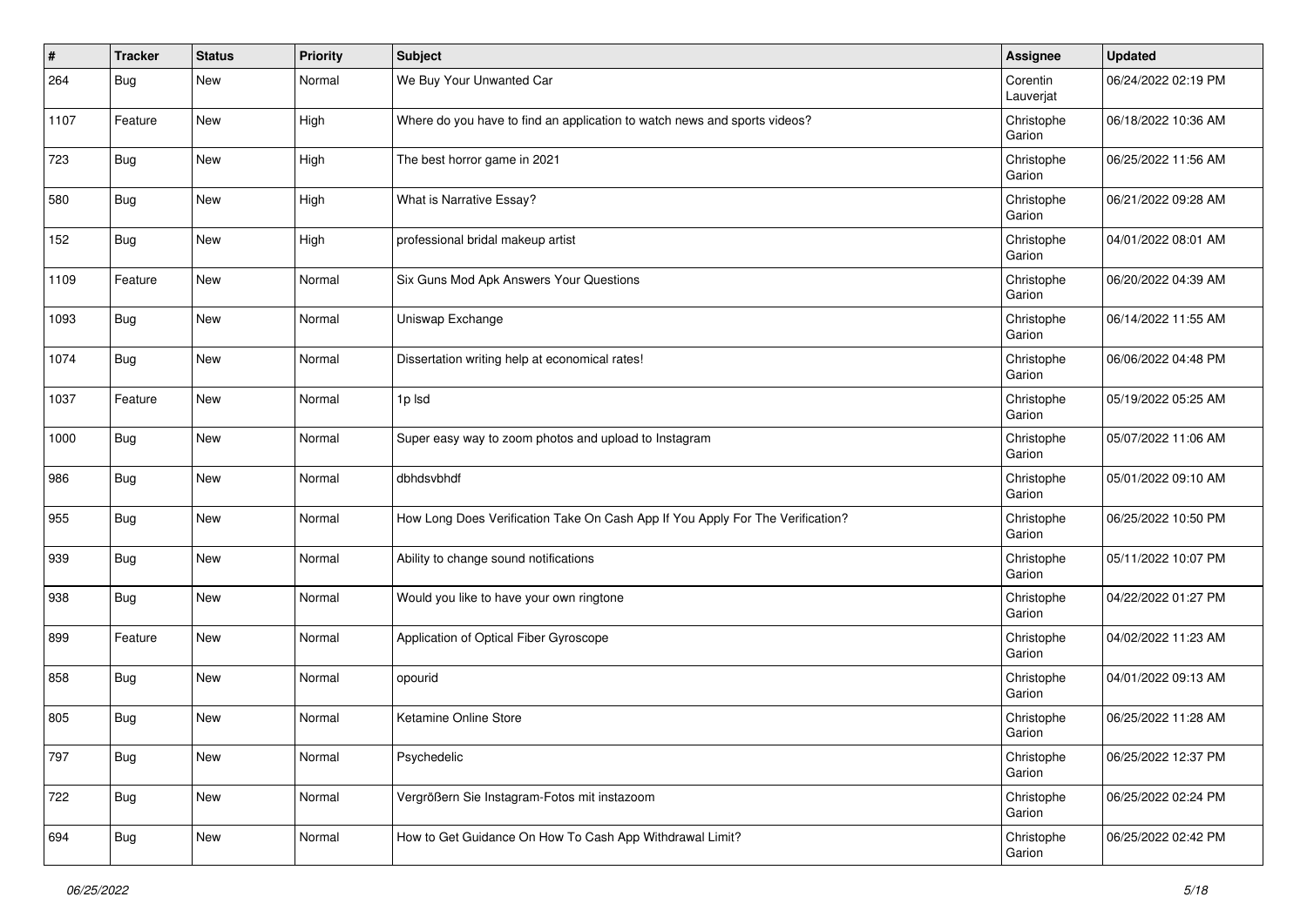| #    | <b>Tracker</b> | <b>Status</b> | <b>Priority</b> | <b>Subject</b>                                                             | Assignee             | <b>Updated</b>      |
|------|----------------|---------------|-----------------|----------------------------------------------------------------------------|----------------------|---------------------|
| 579  | <b>Bug</b>     | <b>New</b>    | Normal          | YOUR CV MAKES YOUR FIRST IMPRESSION                                        | Christophe<br>Garion | 06/25/2022 06:46 PM |
| 535  | Bug            | <b>New</b>    | Normal          | Getting Tangled Problems When You Try To Apply For Cash App Delete Account | Christophe<br>Garion | 04/15/2022 12:47 PM |
| 498  | Bug            | <b>New</b>    | Normal          | Téléchargeur SoundCloud : SoundCloud en Mp3                                | Christophe<br>Garion | 06/25/2022 07:49 PM |
| 270  | Bug            | <b>New</b>    | Normal          | Logo Mansion                                                               | Christophe<br>Garion | 04/01/2022 08:20 AM |
| 153  | Bug            | <b>New</b>    | Normal          | urgent loan online                                                         | Christophe<br>Garion | 06/22/2022 05:11 PM |
| 293  | Bug            | New           | Immediate       | <b>CMT Direct Wix</b>                                                      | Anonymous            | 04/01/2022 07:21 AM |
| 531  | <b>Bug</b>     | <b>New</b>    | Normal          | Cheap Assignment Writing Service UK                                        | Anonymous            | 06/25/2022 09:18 PM |
| 530  | Bug            | <b>New</b>    | Normal          | Cheap Assignment Writing Service UK                                        | Anonymous            | 06/25/2022 10:24 PM |
| 513  | <b>Bug</b>     | <b>New</b>    | Normal          | Unlock cash app account using the easy steps:                              | Anonymous            | 06/25/2022 08:56 PM |
| 511  | Feature        | <b>New</b>    | Normal          | Fashion                                                                    | Anonymous            | 06/25/2022 06:41 AM |
| 510  | Feature        | New           | Normal          | Fashion                                                                    | Anonymous            | 06/25/2022 07:28 PM |
| 509  | Feature        | <b>New</b>    | Normal          | Fashion                                                                    | Anonymous            | 06/13/2022 03:39 AM |
| 281  | Feature        | <b>New</b>    | Normal          | what are the types of Ringtones?                                           | Anonymous            | 06/25/2022 10:49 PM |
| 274  | Bug            | New           | Normal          | How AI is transforming coupon marketing campaigns?                         | Anonymous            | 04/01/2022 08:19 AM |
| 269  | Bug            | <b>New</b>    | Normal          | Is there such a site for app design?                                       | Anonymous            | 06/25/2022 07:09 PM |
| 226  | <b>Bug</b>     | <b>New</b>    | Normal          | How to find reliable service reviews                                       | Anonymous            | 04/01/2022 08:46 AM |
| 167  | <b>Bug</b>     | <b>New</b>    | Normal          | instant loan without documents                                             | Anonymous            | 06/25/2022 08:50 AM |
| 118  | <b>Bug</b>     | <b>New</b>    | Normal          | golf                                                                       | Anonymous            | 06/24/2022 04:30 PM |
| 486  | Bug            | New           | Low             | HP Wireless Printer Setup                                                  | Anonymous            | 06/25/2022 01:34 PM |
| 203  | <b>Bug</b>     | <b>New</b>    | Low             | Airport Taxi Guildford                                                     | Anonymous            | 04/01/2022 08:50 AM |
| 1105 | Bug            | <b>New</b>    | High            | What is Mahjong online?                                                    |                      | 06/23/2022 04:02 PM |
| 1095 | Feature        | <b>New</b>    | High            | Want to Know the Best CV Makers in Dubai?                                  |                      | 06/20/2022 06:29 AM |
| 1066 | Feature        | <b>New</b>    | High            | Using the default Routerlogin.net web address for setup                    |                      | 05/31/2022 12:16 PM |
| 1005 | <b>Bug</b>     | <b>New</b>    | High            | Nursing Assignment Help in UK                                              |                      | 05/13/2022 05:33 PM |
| 763  | Bug            | New           | High            | How to Make a Ringtone on Your iPhone                                      |                      | 06/25/2022 10:31 PM |
| 681  | Feature        | New           | High            | Online Class                                                               |                      | 06/22/2022 01:12 PM |
| 609  | Bug            | New           | High            | Online Trusted Medicine Store in US for Health - Genericmedsupply          |                      | 06/24/2022 01:44 AM |
| 583  | Bug            | New           | High            | Need the Cash app customer service phone number?                           |                      | 06/25/2022 11:18 PM |
| 559  | Bug            | New           | High            | What Are Permission For Applications like Facebook Sending MMS?            |                      | 06/24/2022 10:07 AM |
| 493  | Feature        | New           | High            | chainsaw dance                                                             |                      | 06/25/2022 04:55 PM |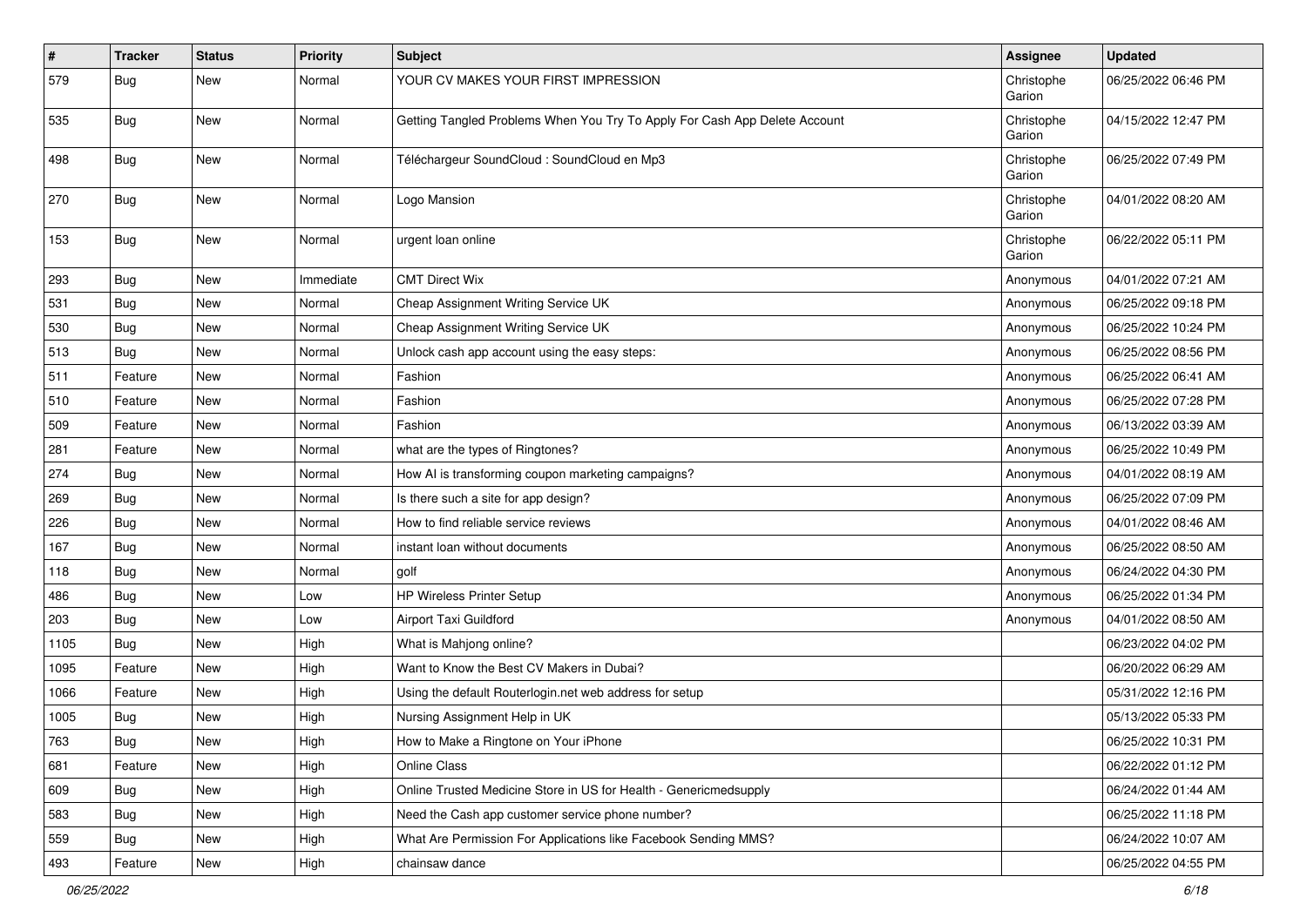| $\vert$ # | <b>Tracker</b> | <b>Status</b> | <b>Priority</b> | <b>Subject</b>                                                                                                                                           | Assignee | <b>Updated</b>      |
|-----------|----------------|---------------|-----------------|----------------------------------------------------------------------------------------------------------------------------------------------------------|----------|---------------------|
| 476       | Feature        | <b>New</b>    | High            | <b>American Airlines Reservations</b>                                                                                                                    |          | 06/25/2022 07:00 AM |
| 279       | Bug            | <b>New</b>    | High            | What is an essential feature of an internal communications app?                                                                                          |          | 06/25/2022 06:31 PM |
| 273       | Bug            | <b>New</b>    | High            | assignment help online                                                                                                                                   |          | 04/01/2022 08:17 AM |
| 1126      | Bug            | <b>New</b>    | Normal          | 1PLSD                                                                                                                                                    |          | 06/25/2022 09:36 AM |
| 1125      | Bug            | <b>New</b>    | Normal          | What is Wordscapes?                                                                                                                                      |          | 06/24/2022 09:05 AM |
| 1124      | Bug            | <b>New</b>    | Normal          | Cookie clicker unblocked                                                                                                                                 |          | 06/24/2022 05:14 AM |
| 1123      | Bug            | <b>New</b>    | Normal          | Where To Watch FIFA World Cup 2022                                                                                                                       |          | 06/24/2022 03:51 AM |
| 1122      | Bug            | <b>New</b>    | Normal          | Count the number of words on the Microsoft Word application in the phone                                                                                 |          | 06/23/2022 04:19 AM |
| 1121      | Bug            | <b>New</b>    | Normal          | LustreC do not run                                                                                                                                       |          | 06/22/2022 08:43 AM |
| 1120      | Bug            | <b>New</b>    | Normal          | Summary of 5 best coloring apps on phones                                                                                                                |          | 06/21/2022 10:24 AM |
| 1119      | Bug            | <b>New</b>    | Normal          | Klondike Solitaire                                                                                                                                       |          | 06/21/2022 08:25 AM |
| 1118      | Bug            | <b>New</b>    | Normal          | <b>Gameplay Minecraft</b>                                                                                                                                |          | 06/21/2022 06:33 AM |
| 1117      | Bug            | <b>New</b>    | Normal          | Equal Words - Word search game for PC and Windows Phone                                                                                                  |          | 06/21/2022 05:38 AM |
| 1116      | Bug            | <b>New</b>    | Normal          | ipTV smarts pro                                                                                                                                          |          | 06/21/2022 06:09 AM |
| 1115      | Bug            | <b>New</b>    | Normal          | How to access your saved favorite Tiktok                                                                                                                 |          | 06/20/2022 01:07 PM |
| 1114      | Bug            | <b>New</b>    | Normal          | To control the car, all you must do is click to go left or right and release the button to go straight.                                                  |          | 06/25/2022 10:15 PM |
| 1113      | Bug            | <b>New</b>    | Normal          | Press the button to control your car                                                                                                                     |          | 06/20/2022 12:09 PM |
| 1112      | Bug            | <b>New</b>    | Normal          | What Cash App Policy Says If Random Person Sent Me Money On Cash App?                                                                                    |          | 06/20/2022 07:48 AM |
| 1111      | Bug            | <b>New</b>    | Normal          | LOLBeans is a fun battle royale game where you race with other players while avoiding obstacles. Reach the<br>end of the course in competitive gameplay! |          | 06/20/2022 06:39 AM |
| 1108      | Bug            | <b>New</b>    | Normal          | Six Guns Mod Apk Answers Your Questions                                                                                                                  |          | 06/20/2022 04:37 AM |
| 1106      | Bug            | <b>New</b>    | Normal          | How Do I Get Cash App ++ Without Confronting Any Technical Glitches?                                                                                     |          | 06/25/2022 09:53 PM |
| 1104      | Bug            | <b>New</b>    | Normal          | Idle game fix bug                                                                                                                                        |          | 06/17/2022 04:35 AM |
| 1103      | Bug            | <b>New</b>    | Normal          | Idle game fix bug                                                                                                                                        |          | 06/25/2022 09:08 PM |
| 1102      | Bug            | <b>New</b>    | Normal          | Charlottesville Travel Guide?                                                                                                                            |          | 06/24/2022 10:10 AM |
| 1101      | Bug            | <b>New</b>    | Normal          | How to Delete Cash App History at once?                                                                                                                  |          | 06/16/2022 06:49 AM |
| 1099      | Feature        | <b>New</b>    | Normal          | Whatsapp Plus - A New Way Of Communicating                                                                                                               |          | 06/15/2022 10:48 AM |
| 1098      | <b>Bug</b>     | <b>New</b>    | Normal          | Life of a Fisherman                                                                                                                                      |          | 06/15/2022 08:10 AM |
| 1097      | <b>Bug</b>     | New           | Normal          | Race and experience new life.                                                                                                                            |          | 06/21/2022 09:35 AM |
| 1096      | Bug            | New           | Normal          | Race and experience new life.                                                                                                                            |          | 06/15/2022 04:45 AM |
| 1094      | <b>Bug</b>     | New           | Normal          | What time does direct deposit hit Cash App?                                                                                                              |          | 06/14/2022 03:27 PM |
| 1092      | <b>Bug</b>     | New           | Normal          | Ellison Estate Vineyard                                                                                                                                  |          | 06/20/2022 12:03 PM |
| 1091      | <b>Bug</b>     | New           | Normal          | Find family fun indoors and outdoors in the Jungfrau Region                                                                                              |          | 06/14/2022 09:33 AM |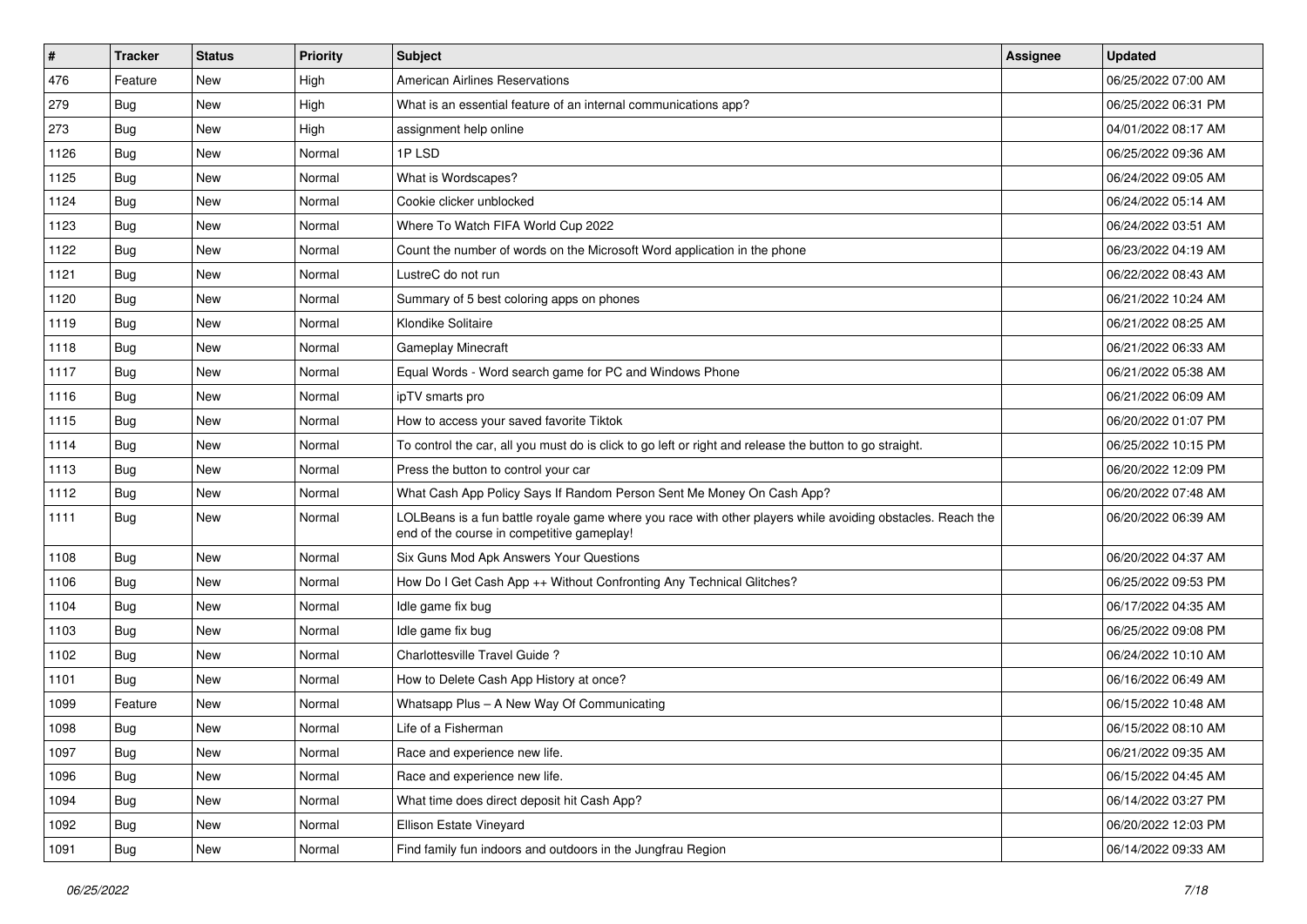| $\vert$ # | <b>Tracker</b> | <b>Status</b> | <b>Priority</b> | <b>Subject</b>                                              | Assignee | <b>Updated</b>      |
|-----------|----------------|---------------|-----------------|-------------------------------------------------------------|----------|---------------------|
| 1090      | <b>Bug</b>     | New           | Normal          | Pay Someone To Do My Assignment                             |          | 06/11/2022 03:15 PM |
| 1089      | Bug            | <b>New</b>    | Normal          | Pay Someone To Do My Assignment                             |          | 06/15/2022 04:44 AM |
| 1087      | <b>Bug</b>     | New           | Normal          | How do new writers start out?                               |          | 06/10/2022 03:25 PM |
| 1085      | Feature        | <b>New</b>    | Normal          | dcvghdcc asgdvgd dveduqwv ajdhvwd                           |          | 06/09/2022 03:46 PM |
| 1084      | Bug            | <b>New</b>    | Normal          | <b>Trippie Redd</b>                                         |          | 06/11/2022 09:05 AM |
| 1083      | Bug            | <b>New</b>    | Normal          | coin base review                                            |          | 06/11/2022 09:13 AM |
| 1082      | Bug            | <b>New</b>    | Normal          | Reset chime bank password without phone number              |          | 06/15/2022 11:56 AM |
| 1081      | Feature        | New           | Normal          | drift boss- the best driftitng game                         |          | 06/15/2022 05:56 AM |
| 1080      | Bug            | <b>New</b>    | Normal          | How to use Math Wallet   Nexo wallet   CoinTiger Exchange   |          | 06/15/2022 11:56 AM |
| 1079      | Bug            | <b>New</b>    | Normal          | How to get cheap psychology assignment?                     |          | 06/15/2022 06:00 AM |
| 1078      | Bug            | New           | Normal          | What Bank Is Cash App On Plaid? Find Clarity And Assistance |          | 06/15/2022 11:56 AM |
| 1077      | Bug            | <b>New</b>    | Normal          | Les excellentes façons d'utiliser ces images                |          | 06/25/2022 03:19 PM |
| 1076      | Bug            | <b>New</b>    | Normal          | DedicatedHosting4u                                          |          | 06/11/2022 09:15 AM |
| 1073      | Bug            | <b>New</b>    | Normal          | <b>Cricut Design Space</b>                                  |          | 06/07/2022 09:34 PM |
| 1072      | <b>Bug</b>     | <b>New</b>    | Normal          | ij.start canon                                              |          | 06/21/2022 06:56 PM |
| 1071      | <b>Bug</b>     | New           | Normal          | Cinema HD Review - Cinemahdv2.net                           |          | 06/21/2022 06:54 PM |
| 1070      | Feature        | New           | Normal          | <b>Tableau Consulting Expertise</b>                         |          | 06/09/2022 11:50 AM |
| 1069      | Bug            | <b>New</b>    | Normal          | how to get cash app support phone number 24*7 available     |          | 06/21/2022 08:36 PM |
| 1068      | <b>Bug</b>     | <b>New</b>    | Normal          | 123.hp.com/laserjet                                         |          | 05/31/2022 12:22 PM |
| 1067      | Bug            | <b>New</b>    | Normal          | Cricut.com/setup                                            |          | 05/31/2022 12:19 PM |
| 1065      | Bug            | New           | Normal          | The top foreign language training game in 2022              |          | 06/07/2022 04:05 AM |
| 1063      | Bug            | <b>New</b>    | Normal          | 123.hp.com/laserjet                                         |          | 05/28/2022 12:27 PM |
| 1062      | Bug            | <b>New</b>    | Normal          | Cricut.com/setup                                            |          | 05/28/2022 12:26 PM |
| 1061      | Bug            | <b>New</b>    | Normal          | Cricut.com/setup                                            |          | 05/28/2022 12:24 PM |
| 1060      | Bug            | <b>New</b>    | Normal          | How to Use Panda Helper to Speed Up Your iOS                |          | 05/28/2022 09:12 AM |
| 1059      | <b>Bug</b>     | <b>New</b>    | Normal          | 123.hp.com/laserjet                                         |          | 05/28/2022 08:29 AM |
| 1058      | Bug            | New           | Normal          | Cricut.com/setup                                            |          | 05/28/2022 08:28 AM |
| 1057      | <b>Bug</b>     | New           | Normal          | <b>CCPlay Education Edition APK</b>                         |          | 06/07/2022 04:07 AM |
| 1056      | Feature        | New           | Normal          | Online Class Issues                                         |          | 05/28/2022 12:44 AM |
| 1053      | Bug            | New           | Normal          | Game Geometry Dash                                          |          | 05/26/2022 11:30 AM |
| 1052      | Bug            | New           | Normal          | Build Now GG is a new battle royale game.                   |          | 05/26/2022 04:24 AM |
| 1051      | Bug            | New           | Normal          | Dental Supplies USA                                         |          | 06/11/2022 09:20 PM |
| 1050      | Feature        | New           | Normal          | Best Smart Phone Repair in Delhi                            |          | 05/25/2022 10:33 AM |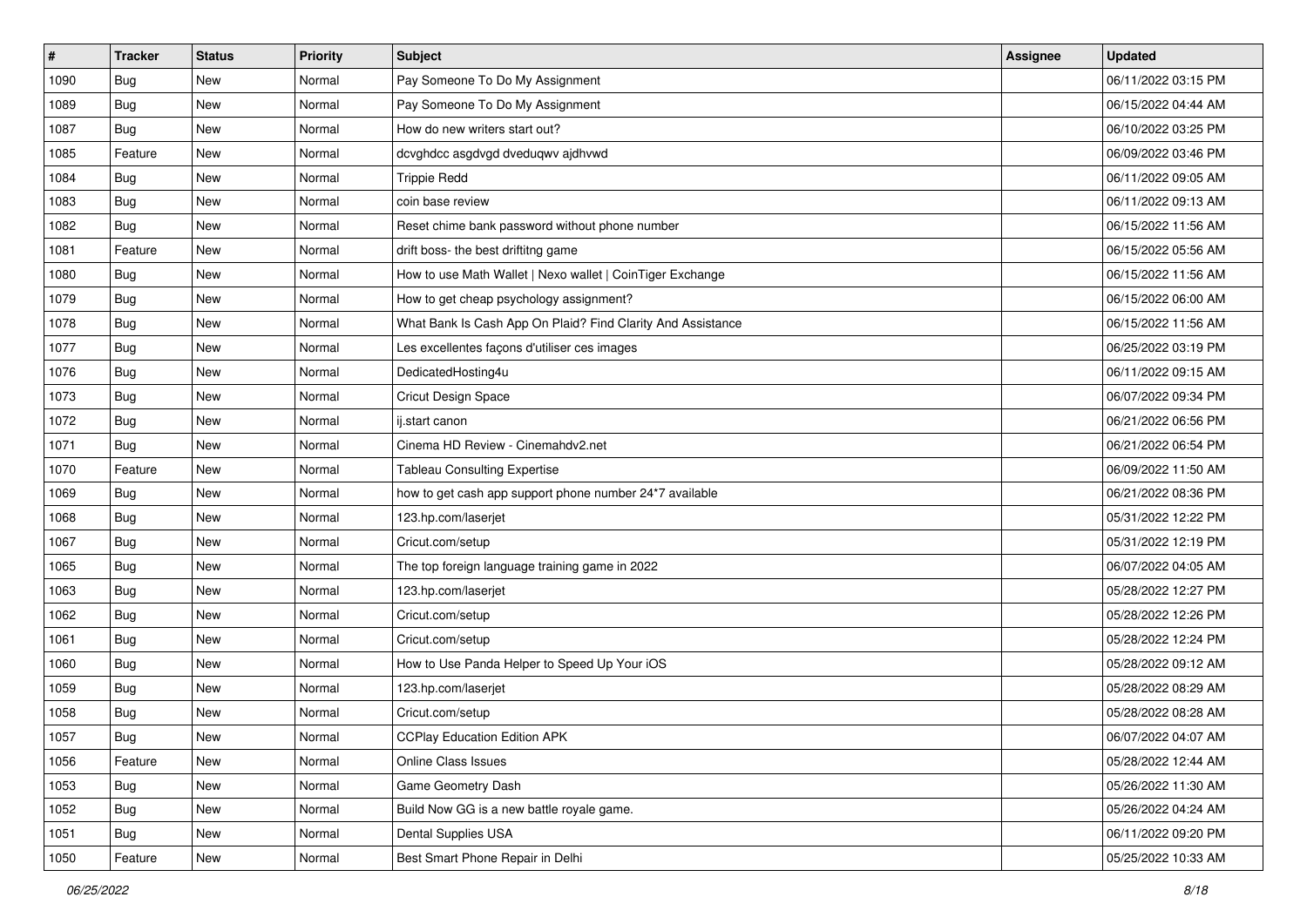| #    | <b>Tracker</b> | <b>Status</b> | Priority | <b>Subject</b>                                                             | Assignee | <b>Updated</b>      |
|------|----------------|---------------|----------|----------------------------------------------------------------------------|----------|---------------------|
| 1049 | Feature        | New           | Normal   | IT Software Company In Delhi                                               |          | 05/27/2022 05:24 AM |
| 1048 | Bug            | <b>New</b>    | Normal   | So zeigen Sie ein Instagram-Profilbild an und vergrößern es                |          | 05/25/2022 06:56 AM |
| 1046 | Bug            | New           | Normal   | 123.hp.com/laserjet                                                        |          | 05/24/2022 10:46 AM |
| 1045 | Bug            | New           | Normal   | Cricut.com/setup                                                           |          | 05/24/2022 10:45 AM |
| 1044 | <b>Bug</b>     | <b>New</b>    | Normal   | Can I Disapprove If Random Person Sent Me Money On Cash App?               |          | 05/26/2022 03:51 PM |
| 1043 | Bug            | New           | Normal   | What Is The Right Way To Troubleshoot Cash App Transfer Failed Problems?   |          | 05/25/2022 01:16 PM |
| 1042 | Bug            | New           | Normal   | How to set up direct deposit on cash app?                                  |          | 05/25/2022 01:17 PM |
| 1041 | Bug            | New           | Normal   | Count words in Word on the computer                                        |          | 05/27/2022 02:16 PM |
| 1040 | Bug            | New           | Normal   | thabet                                                                     |          | 05/19/2022 08:05 PM |
| 1039 | Bug            | New           | Normal   | How to Get Tickmill Bonuses for Free                                       |          | 05/26/2022 05:43 PM |
| 1036 | Bug            | New           | Normal   | <b>VPS Material</b>                                                        |          | 05/18/2022 09:34 PM |
| 1034 | Bug            | New           | Normal   | Download Teaching Feeling For Android                                      |          | 05/20/2022 09:25 AM |
| 1033 | Bug            | New           | Normal   | The best slope 2 online games to play right now                            |          | 05/17/2022 10:55 AM |
| 1032 | Bug            | New           | Normal   | How To Play The Wordle Game                                                |          | 05/17/2022 10:37 AM |
| 1031 | <b>Bug</b>     | New           | Normal   | <b>IAFT Traders Union</b>                                                  |          | 05/16/2022 03:14 PM |
| 1030 | Bug            | New           | Normal   | <b>IAFT Traders Union</b>                                                  |          | 05/16/2022 03:13 PM |
| 1029 | Bug            | New           | Normal   | 5 Reasons Why People Love Coloring Pages?                                  |          | 05/16/2022 11:53 AM |
| 1028 | Bug            | New           | Normal   | The Best Free Online Game to Play with Friends                             |          | 05/16/2022 05:00 AM |
| 1027 | Bug            | New           | Normal   | Word hurdle: Viral and Fun Online Game                                     |          | 06/25/2022 06:13 PM |
| 1026 | Bug            | <b>New</b>    | Normal   | New Puzzle Game for All Age - Dordle                                       |          | 06/25/2022 06:17 PM |
| 1025 | Bug            | New           | Normal   | how to change the logo in wordpress                                        |          | 06/25/2022 06:20 PM |
| 1024 | Bug            | New           | Normal   | How to choose the right broker                                             |          | 06/25/2022 06:23 PM |
| 1023 | Bug            | <b>New</b>    | Normal   | Questions That Are Typically Asked About Trap The Cat                      |          | 05/14/2022 03:51 AM |
| 1022 | Bug            | New           | Normal   | 123.hp.com/laserjet                                                        |          | 05/13/2022 01:25 PM |
| 1021 | Bug            | New           | Normal   | Cricut.com/setup                                                           |          | 05/26/2022 12:21 AM |
| 1020 | Bug            | New           | Normal   | Cricut.com/setup                                                           |          | 05/13/2022 11:14 AM |
| 1019 | Bug            | New           | Normal   | Cricut.com/setup                                                           |          | 05/13/2022 11:13 AM |
| 1018 | <b>Bug</b>     | New           | Normal   | So erhalten Sie ein kostenloses Hörbuch                                    |          | 06/25/2022 07:15 PM |
| 1016 | Bug            | New           | Normal   | Klondike Solitaire                                                         |          | 05/12/2022 09:03 AM |
| 1015 | Bug            | New           | Normal   | Is it possible to send books for free?                                     |          | 05/11/2022 04:05 PM |
| 1014 | Bug            | New           | Normal   | how to get chime routing and account number ? chime routing number florida |          | 05/11/2022 12:42 PM |
| 1013 | Bug            | New           | Normal   | ij.start canon                                                             |          | 05/11/2022 11:31 AM |
| 1012 | <b>Bug</b>     | New           | Normal   | Cricut.com/setup                                                           |          | 05/11/2022 11:30 AM |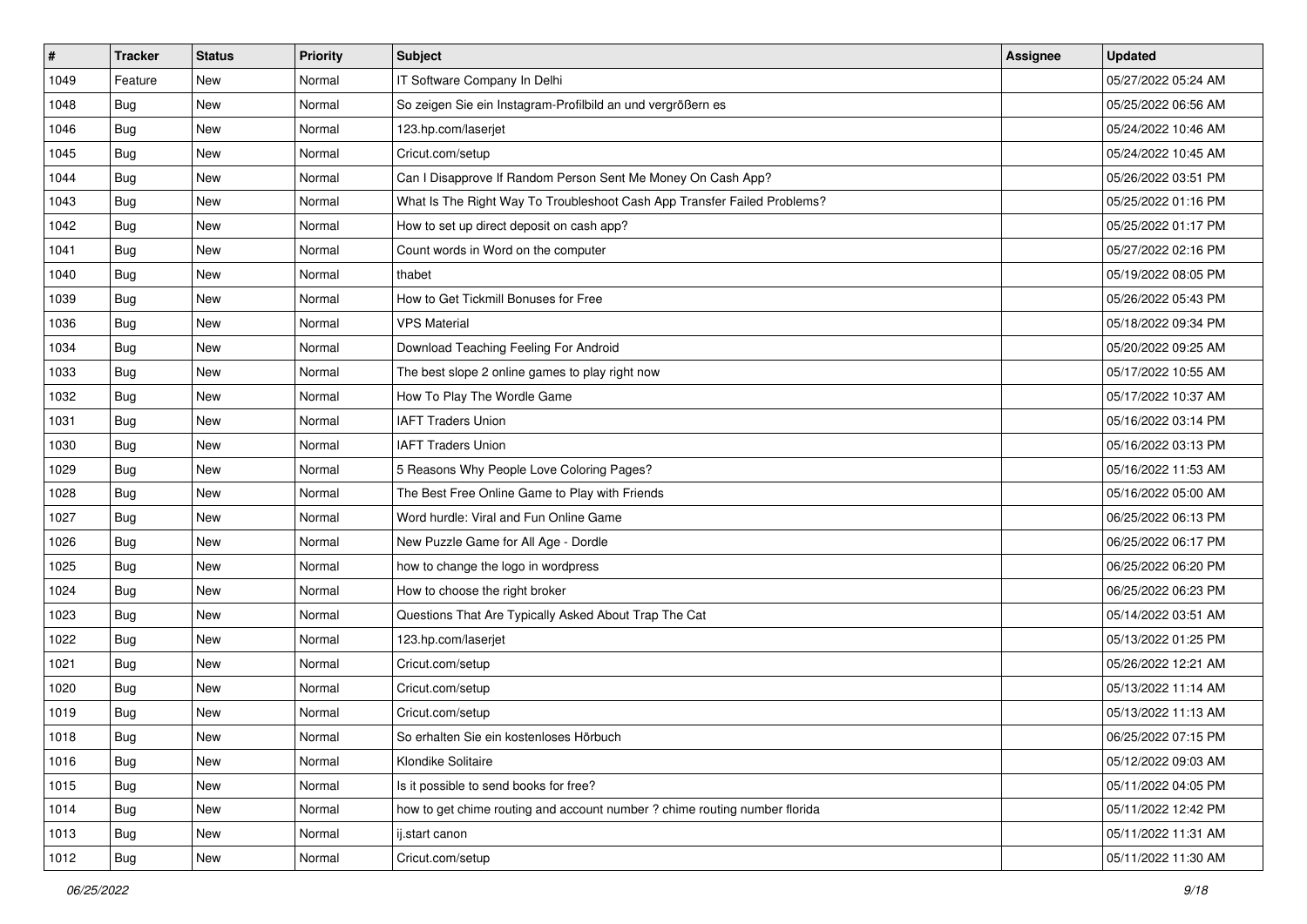| $\vert$ # | <b>Tracker</b> | <b>Status</b> | <b>Priority</b> | <b>Subject</b>                                                  | Assignee | <b>Updated</b>      |
|-----------|----------------|---------------|-----------------|-----------------------------------------------------------------|----------|---------------------|
| 1011      | <b>Bug</b>     | New           | Normal          | Summary of 10 best coloring apps on phones                      |          | 05/11/2022 10:58 AM |
| 1009      | Bug            | <b>New</b>    | Normal          | How to change routing number on Cash App?                       |          | 05/11/2022 07:13 AM |
| 1008      | <b>Bug</b>     | New           | Normal          | Who was the first black woman to anchor a newscast?             |          | 05/10/2022 03:13 PM |
| 1007      | Bug            | <b>New</b>    | Normal          | "ij.start canon                                                 |          | 05/18/2022 10:40 AM |
| 1006      | Bug            | <b>New</b>    | Normal          | Cricut.com/setup                                                |          | 05/10/2022 01:22 PM |
| 1004      | Bug            | <b>New</b>    | Normal          | you get to pinch and drag a man with a very flexible face       |          | 05/10/2022 10:59 AM |
| 1002      | Bug            | <b>New</b>    | Normal          | <b>Chemistry Assignment Help</b>                                |          | 06/04/2022 09:58 AM |
| 1001      | Bug            | <b>New</b>    | Normal          | Venmo Keep Saying Error?                                        |          | 06/16/2022 02:11 PM |
| 999       | Bug            | <b>New</b>    | Normal          | Is there a way to find Google Feud answers?                     |          | 05/07/2022 08:58 AM |
| 998       | Bug            | <b>New</b>    | Normal          | Is It Hard to Solve Wordle An                                   |          | 05/13/2022 06:39 PM |
| 997       | Bug            | New           | Normal          | 123.hp.com/laserjet                                             |          | 05/06/2022 05:33 AM |
| 996       | Bug            | <b>New</b>    | Normal          | Cricut.com/setup                                                |          | 05/06/2022 05:32 AM |
| 995       | Feature        | <b>New</b>    | Normal          | "ij.start canon                                                 |          | 06/14/2022 03:27 PM |
| 994       | Feature        | <b>New</b>    | Normal          | Cricut.com/setup                                                |          | 05/05/2022 06:02 AM |
| 993       | Bug            | <b>New</b>    | Normal          | IO Games Free Online                                            |          | 05/04/2022 10:35 AM |
| 992       | Bug            | New           | Normal          | So vergrößern Sie Ihr Instagram-Profilbild                      |          | 05/04/2022 08:46 AM |
| 991       | Bug            | <b>New</b>    | Normal          | <b>MDMA MOLLY</b>                                               |          | 05/03/2022 12:03 AM |
| 990       | Bug            | New           | Normal          | Mushrooms                                                       |          | 05/03/2022 12:02 AM |
| 989       | Bug            | <b>New</b>    | Normal          | Barewoods Wax Cigar                                             |          | 06/14/2022 08:06 PM |
| 988       | Bug            | <b>New</b>    | Normal          | <b>Medicinal Mushrooms</b>                                      |          | 05/06/2022 06:06 AM |
| 987       | Bug            | New           | Normal          | <b>Medicinal Mushrooms</b>                                      |          | 05/02/2022 11:59 PM |
| 985       | Bug            | <b>New</b>    | Normal          | Find out the vitality of Facebook Phone Number:                 |          | 05/06/2022 06:34 AM |
| 984       | Bug            | <b>New</b>    | Normal          | How to disable, permanently delete Twitter account on phone, PC |          | 05/09/2022 04:42 PM |
| 983       | Bug            | <b>New</b>    | Normal          | Finding issue in tekken 3 game?                                 |          | 05/28/2022 02:34 PM |
| 982       | Bug            | <b>New</b>    | Normal          | Five sites that let you download free scenarios for your iPhone |          | 05/07/2022 09:34 PM |
| 981       | Bug            | <b>New</b>    | Normal          | VidMate Mod APK                                                 |          | 05/06/2022 09:22 AM |
| 980       | <b>Bug</b>     | New           | Normal          | Free Gas Cards for the Unemployed                               |          | 04/28/2022 06:25 AM |
| 979       | <b>Bug</b>     | New           | Normal          | Free Gas Cards for the Unemployed                               |          | 06/25/2022 09:02 PM |
| 978       | Bug            | New           | Normal          | Delamore Lodge is a place to stay.                              |          | 04/27/2022 11:41 AM |
| 977       | Bug            | New           | Normal          | Fans of the Old Country will like this book.                    |          | 04/27/2022 11:14 AM |
| 975       | Bug            | New           | Normal          | Payback 2 Mod APK                                               |          | 05/05/2022 10:56 AM |
| 974       | <b>Bug</b>     | New           | Normal          | Watch NCAA Football Live Streaming Free                         |          | 05/06/2022 08:16 AM |
| 973       | Feature        | New           | Normal          | Free NFL Streaming Sites                                        |          | 05/10/2022 10:56 AM |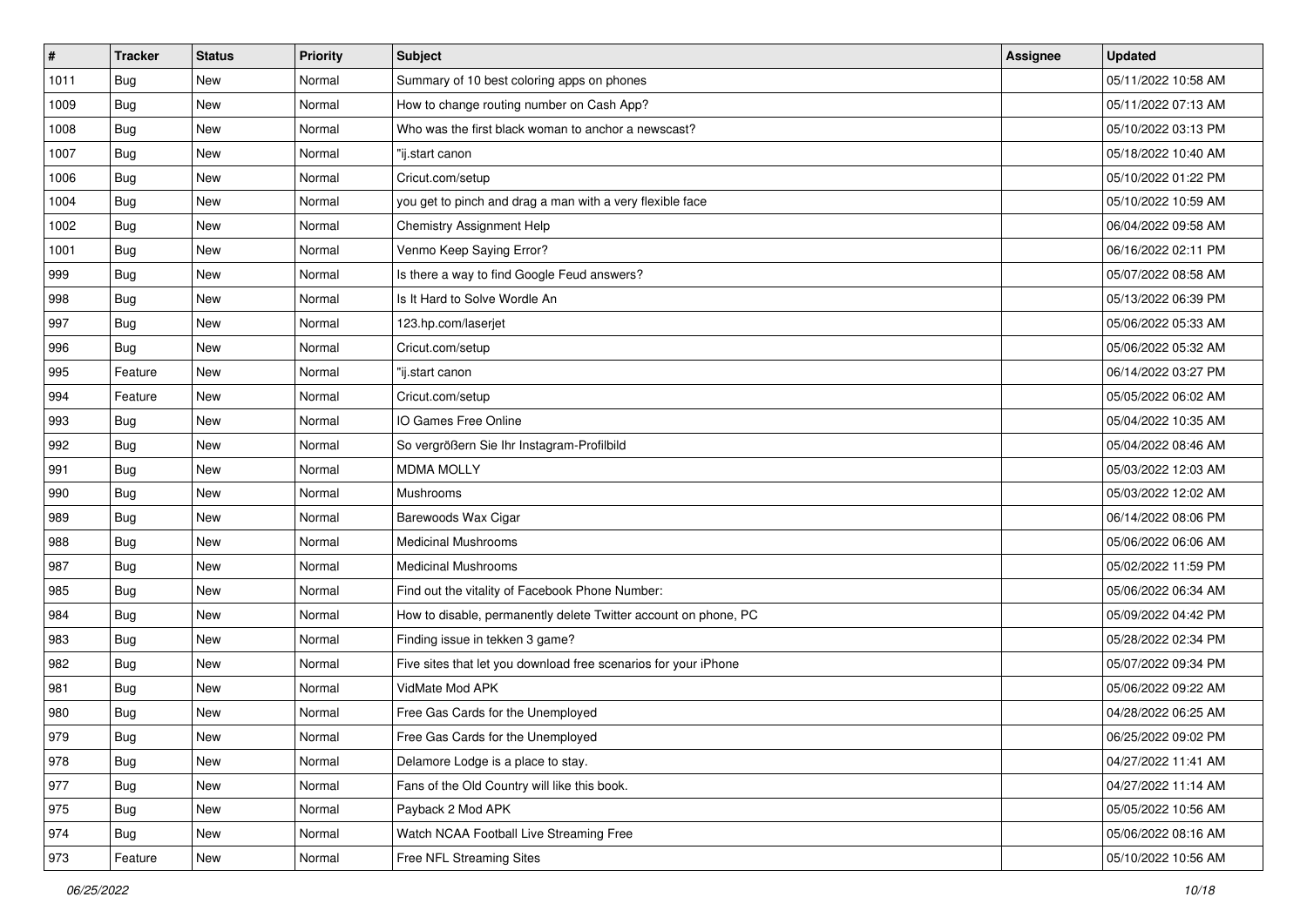| $\sharp$ | <b>Tracker</b> | <b>Status</b> | <b>Priority</b> | <b>Subject</b>                                                                         | Assignee | <b>Updated</b>      |
|----------|----------------|---------------|-----------------|----------------------------------------------------------------------------------------|----------|---------------------|
| 972      | <b>Bug</b>     | New           | Normal          | How To Borrow Money From The Cash App? Get To Know About The Same                      |          | 04/25/2022 07:30 AM |
| 971      | <b>Bug</b>     | New           | Normal          | How Do I Check Balance On Cash App Card With Optimum Ease?                             |          | 04/23/2022 08:43 PM |
| 970      | <b>Bug</b>     | New           | Normal          | The Amount Of Time Does Cash App Direct Deposit Time Take?                             |          | 04/23/2022 08:33 AM |
| 969      | Bug            | <b>New</b>    | Normal          | Watch NCAA Football Live Match Free                                                    |          | 04/23/2022 07:29 AM |
| 968      | Feature        | <b>New</b>    | Normal          | watch nfl online free live streaming                                                   |          | 04/23/2022 07:28 AM |
| 967      | Feature        | New           | Normal          | stream live nfl games free online                                                      |          | 04/28/2022 03:13 AM |
| 966      | Bug            | New           | Normal          | How to Download the Filmes                                                             |          | 04/23/2022 04:04 AM |
| 965      | Bug            | New           | Normal          | Go with cash app customer service to know where I can load my cash app card            |          | 04/22/2022 01:07 PM |
| 964      | Bug            | New           | Normal          | Can I Fix Cash App Transfer Failed Issues By Adding Sufficient Funds?                  |          | 04/21/2022 10:23 AM |
| 963      | Feature        | New           | Normal          | Why I am not getting cool cash app card designs- call experts                          |          | 06/15/2022 05:21 AM |
| 962      | <b>Bug</b>     | New           | Normal          | Kostenlose Hörbücher                                                                   |          | 05/20/2022 08:56 AM |
| 961      | Bug            | New           | Normal          | TeaTv is an Android                                                                    |          | 04/20/2022 11:01 AM |
| 959      | Bug            | New           | Normal          | Get connected with cash app team-How to get money off cash app at walmart without card |          | 04/20/2022 08:18 AM |
| 958      | Bug            | New           | Normal          | Avail Cash app support service to know Sutton bank cash app number                     |          | 04/19/2022 12:02 PM |
| 957      | <b>Bug</b>     | New           | Normal          | From Where I Can Get Cheap Writing Services?                                           |          | 04/20/2022 05:06 AM |
| 956      | Bug            | New           | Normal          | FNF Free Mods Online                                                                   |          | 06/25/2022 09:59 PM |
| 954      | Bug            | New           | Normal          | AZ Screen Recorder Mod                                                                 |          | 06/25/2022 11:24 PM |
| 953      | <b>Bug</b>     | New           | Normal          | Manga Dogs - Read Your Favorite Comics on Your Smartphone                              |          | 04/20/2022 05:25 AM |
| 952      | Bug            | New           | Normal          | Canon IJ Network Tool                                                                  |          | 04/22/2022 04:13 AM |
| 951      | Bug            | New           | Normal          | Canon.com/ijsetup                                                                      |          | 04/20/2022 10:18 AM |
| 950      | Bug            | New           | Normal          | ij.start canon                                                                         |          | 05/07/2022 02:12 PM |
| 949      | Bug            | New           | Normal          | <b>Educational Games</b>                                                               |          | 06/15/2022 09:11 PM |
| 948      | Bug            | New           | Normal          | Canon IJ Network Tool                                                                  |          | 04/20/2022 11:53 AM |
| 947      | Bug            | New           | Normal          | is Disney Now and Disney Plus different?                                               |          | 04/14/2022 09:53 AM |
| 946      | Bug            | New           | Normal          | What is Plex and Is Plex Legal?                                                        |          | 04/20/2022 09:07 AM |
| 945      | Bug            | New           | Normal          | TikTok 18 Mod Apk For Your Android                                                     |          | 04/13/2022 09:32 AM |
| 944      | Feature        | New           | Normal          | Canon.com/ijsetup                                                                      |          | 04/16/2022 01:25 PM |
| 943      | Bug            | New           | Normal          | ij.start canon                                                                         |          | 04/13/2022 08:52 AM |
| 942      | Bug            | New           | Normal          | Canon IJ Network Tool                                                                  |          | 04/13/2022 08:45 AM |
| 941      | Bug            | New           | Normal          | is Disney Now and Disney Plus different?                                               |          | 04/20/2022 10:19 AM |
| 940      | <b>Bug</b>     | New           | Normal          | What is Plex and Is Plex Legal?                                                        |          | 04/20/2022 06:31 AM |
| 935      | Bug            | New           | Normal          | MovieBox Pro Apk - Watch Movies and TV Shows on Your Android Phone                     |          | 04/27/2022 05:56 PM |
| 934      | <b>Bug</b>     | New           | Normal          | MovieBox Pro Apk - Watch Movies and TV Shows on Your Android Phone                     |          | 05/10/2022 11:01 AM |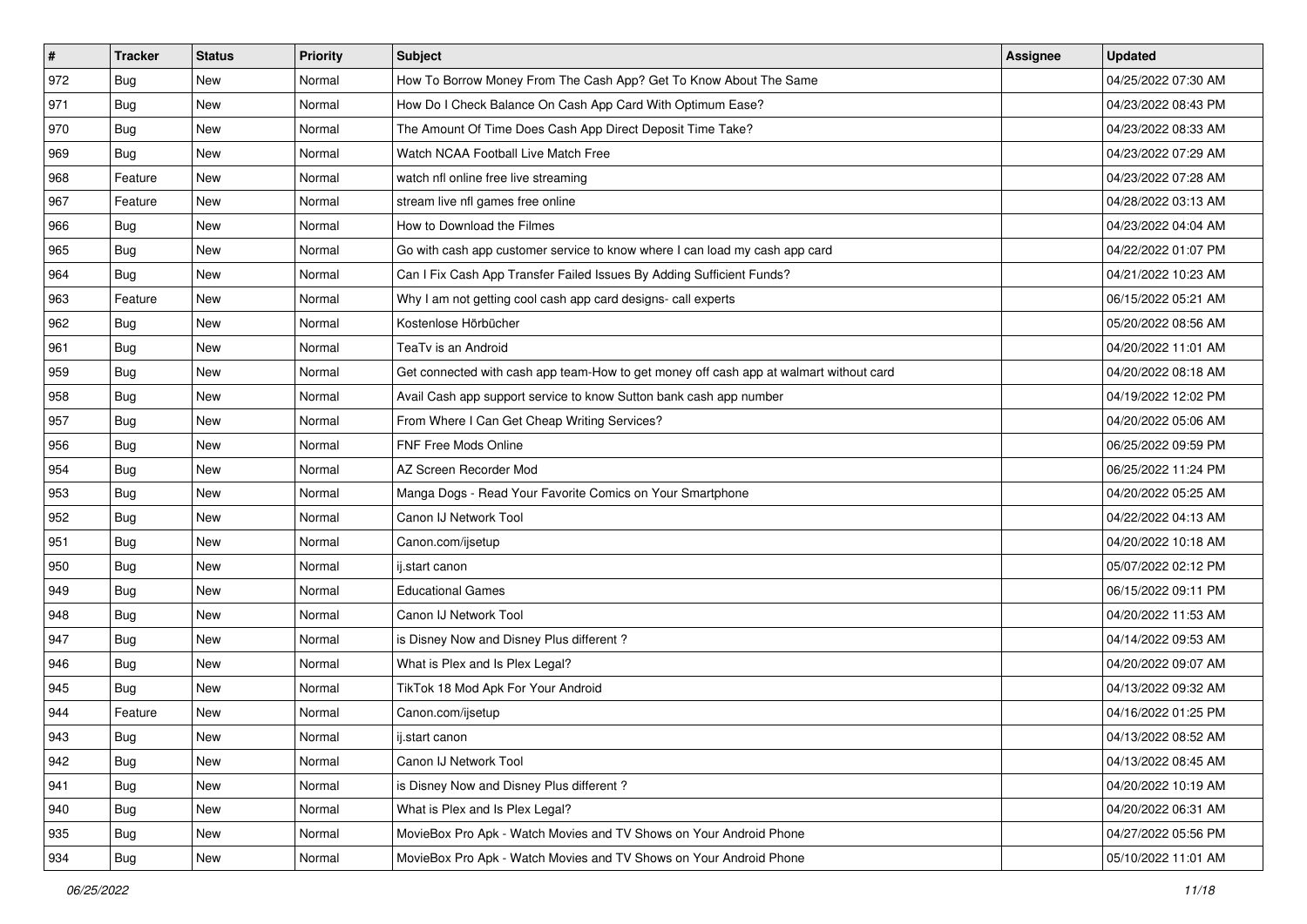| $\sharp$ | <b>Tracker</b> | <b>Status</b> | <b>Priority</b> | <b>Subject</b>                                                                   | Assignee | <b>Updated</b>      |
|----------|----------------|---------------|-----------------|----------------------------------------------------------------------------------|----------|---------------------|
| 933      | Bug            | New           | Normal          | How Can I Watch Movies on My Mobile Phone                                        |          | 06/24/2022 12:55 AM |
| 932      | <b>Bug</b>     | New           | Normal          | The best epic, long-playing PC games will consume days of your life.             |          | 05/15/2022 07:44 PM |
| 930      | <b>Bug</b>     | New           | Normal          | The best free games online                                                       |          | 04/12/2022 09:05 AM |
| 929      | Bug            | <b>New</b>    | Normal          | Canon IJ Network Tool                                                            |          | 04/12/2022 08:32 AM |
| 928      | <b>Bug</b>     | <b>New</b>    | Normal          | How Does Sutton Bank Cash App Customer Service Help In Answering Your Questions? |          | 04/12/2022 11:36 AM |
| 927      | Feature        | New           | Normal          | What Is The Right Way To Troubleshoot Cash App Transfer Failed Problems?         |          | 04/12/2022 05:54 AM |
| 926      | Bug            | New           | Normal          | tavor 7                                                                          |          | 06/22/2022 05:08 PM |
| 925      | <b>Bug</b>     | New           | Normal          | tavor 7                                                                          |          | 06/15/2022 03:45 AM |
| 924      | Bug            | New           | Normal          | buy tec 9                                                                        |          | 04/11/2022 02:54 PM |
| 923      | Bug            | New           | Normal          | frenchies for sale                                                               |          | 04/11/2022 02:35 PM |
| 922      | <b>Bug</b>     | New           | Normal          | Why Is The Need For Assignment Writing Services?                                 |          | 06/25/2022 09:26 AM |
| 921      | Bug            | New           | Normal          | Canon IJ Network Tool                                                            |          | 04/11/2022 09:00 AM |
| 920      | <b>Bug</b>     | <b>New</b>    | Normal          | Where I Can Get Essay Writing Services?                                          |          | 04/11/2022 08:35 AM |
| 919      | Feature        | <b>New</b>    | Normal          | How can I check my Cash App card balance by dialing a number?                    |          | 04/10/2022 09:07 AM |
| 918      | <b>Bug</b>     | New           | Normal          | Antivirus for IOS                                                                |          | 06/16/2022 10:36 PM |
| 917      | Bug            | New           | Normal          | Random Person Sent Me Money on Cash App-find solution?                           |          | 04/09/2022 12:32 PM |
| 916      | Bug            | New           | Normal          | How long does it take to write a book?                                           |          | 04/07/2022 12:15 PM |
| 915      | <b>Bug</b>     | New           | Normal          | Finance dissertation writing                                                     |          | 04/07/2022 09:22 AM |
| 914      | Bug            | New           | Normal          | Wordle: how to play fashion games for free?                                      |          | 04/07/2022 08:30 AM |
| 913      | Bug            | New           | Normal          | Canon IJ Network Tool                                                            |          | 04/07/2022 06:21 AM |
| 912      | Bug            | New           | Normal          | <b>Cuphead Mobile Game Review</b>                                                |          | 06/09/2022 10:14 AM |
| 911      | Bug            | New           | Normal          | Aluminum Windows & Doors                                                         |          | 04/06/2022 08:10 PM |
| 910      | Bug            | <b>New</b>    | Normal          | Each content looks unisize or not formated                                       |          | 04/06/2022 11:21 AM |
| 909      | Bug            | New           | Normal          | Toca Life World APK                                                              |          | 04/06/2022 04:52 AM |
| 908      | Bug            | New           | Normal          | Toca Life World APK                                                              |          | 04/06/2022 03:18 AM |
| 907      | Bug            | New           | Normal          | Canon IJ Network Tool                                                            |          | 04/04/2022 10:43 AM |
| 906      | <b>Bug</b>     | New           | Normal          | How To Change Cash App From Business To Personal Account For Any Reasons?        |          | 04/04/2022 09:57 AM |
| 905      | Bug            | New           | Normal          | MINI MILITIA MOD APK                                                             |          | 05/19/2022 01:54 PM |
| 904      | Feature        | New           | Normal          | Laora seeck                                                                      |          | 04/20/2022 11:54 AM |
| 903      | Feature        | New           | Normal          | Good game                                                                        |          | 04/11/2022 08:39 AM |
| 902      | Feature        | New           | Normal          | salo717                                                                          |          | 05/18/2022 10:35 AM |
| 901      | Feature        | New           | Normal          | good game ever                                                                   |          | 04/22/2022 04:17 AM |
| 900      | Feature        | New           | Normal          | good game ever                                                                   |          | 04/02/2022 11:59 AM |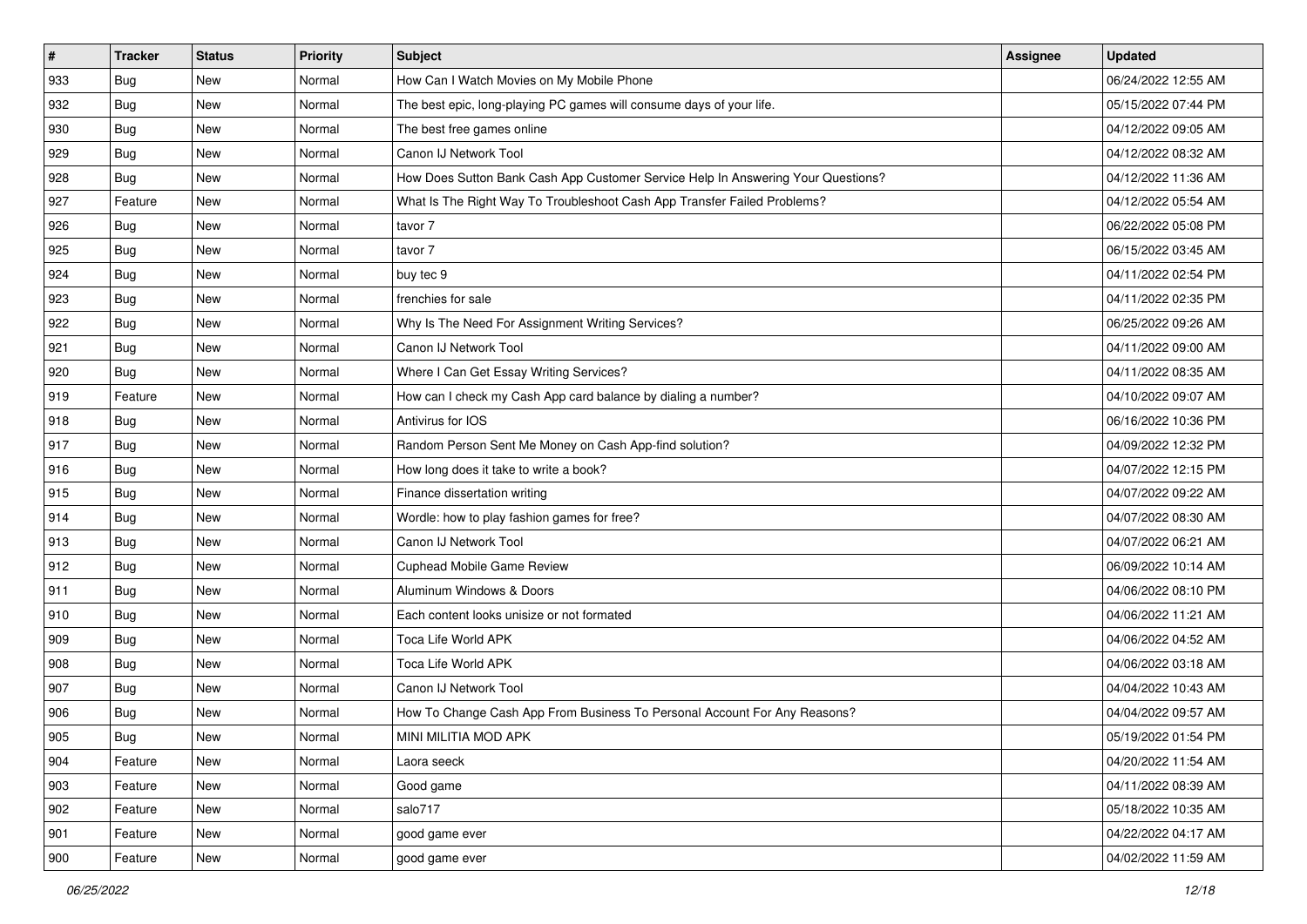| $\#$ | <b>Tracker</b> | <b>Status</b> | <b>Priority</b> | Subject                                                                     | <b>Assignee</b> | <b>Updated</b>      |
|------|----------------|---------------|-----------------|-----------------------------------------------------------------------------|-----------------|---------------------|
| 898  | <b>Bug</b>     | New           | Normal          | Shadow Fight 2 Mod APK                                                      |                 | 04/02/2022 09:17 AM |
| 895  | <b>Bug</b>     | <b>New</b>    | Normal          | Cash App Scams                                                              |                 | 06/18/2022 02:36 PM |
| 894  | Feature        | New           | Normal          | Need phd dissertation help in UK                                            |                 | 05/30/2022 12:29 PM |
| 893  | Bug            | <b>New</b>    | Normal          | klingeltone                                                                 |                 | 04/13/2022 11:06 AM |
| 892  | <b>Bug</b>     | <b>New</b>    | Normal          | Good game                                                                   |                 | 04/01/2022 09:15 AM |
| 891  | <b>Bug</b>     | New           | Normal          | The most interesting game today, have you tried it?                         |                 | 04/01/2022 09:17 AM |
| 889  | Bug            | New           | Normal          | What is Plex and how it's work?                                             |                 | 04/01/2022 09:14 AM |
| 888  | Bug            | New           | Normal          | Is the Fox News Channel on Roku free?                                       |                 | 04/25/2022 08:04 AM |
| 887  | Bug            | New           | Normal          | What is Plex and how it's work?                                             |                 | 04/01/2022 09:16 AM |
| 886  | Bug            | <b>New</b>    | Normal          | Is the Fox News Channel on Roku free?                                       |                 | 04/01/2022 09:16 AM |
| 885  | Bug            | New           | Normal          | How to Install the Tele Latino App For Android                              |                 | 03/28/2022 04:10 AM |
| 884  | Bug            | New           | Normal          | Why do Subway Surfers popular                                               |                 | 04/01/2022 09:16 AM |
| 883  | Bug            | New           | Normal          | Langweilen Sie sich jemals bei der gleichen alten Schriftart auf Instagram? |                 | 04/01/2022 09:16 AM |
| 882  | Bug            | <b>New</b>    | Normal          | How to change bank account on cash app?                                     |                 | 04/01/2022 09:16 AM |
| 880  | <b>Bug</b>     | <b>New</b>    | Normal          | Why do Subway Surfers popular                                               |                 | 04/01/2022 09:16 AM |
| 879  | Feature        | New           | Normal          | Best Garage Door Repair in Massachusetts                                    |                 | 04/01/2022 09:16 AM |
| 878  | Bug            | New           | Normal          | Wie ist instazoom hilfreich beim Herunterladen von Instagram-Profilbildern  |                 | 04/08/2022 09:28 PM |
| 877  | Feature        | <b>New</b>    | Normal          | <b>Exness Broker Review</b>                                                 |                 | 04/01/2022 09:12 AM |
| 876  | Bug            | New           | Normal          | Download Full-Size Profile Pictures of Your Favorite Users With InstaDP     |                 | 04/01/2022 09:12 AM |
| 875  | Bug            | <b>New</b>    | Normal          | Red ball game                                                               |                 | 04/01/2022 09:15 AM |
| 874  | Bug            | New           | Normal          | Cómo descargar Minecraft Apk                                                |                 | 06/23/2022 04:39 AM |
| 873  | Bug            | New           | Normal          | Klingeltöne mp3                                                             |                 | 04/13/2022 11:03 AM |
| 872  | Bug            | <b>New</b>    | Normal          | Poppy Playtime Horror Game Free                                             |                 | 04/01/2022 09:11 AM |
| 870  | Bug            | New           | Normal          | Mahjong Solitaire                                                           |                 | 04/01/2022 09:12 AM |
| 869  | Bug            | New           | Normal          | Sonnerie Post Malone 2022                                                   |                 | 04/13/2022 11:05 AM |
| 865  | Bug            | New           | Normal          | Canon IJ Printer Utility                                                    |                 | 05/18/2022 07:24 PM |
| 864  | <b>Bug</b>     | New           | Normal          | Canon IJ Network Tool                                                       |                 | 04/01/2022 09:14 AM |
| 863  | i Bug          | I New         | Normal          | Canon IJ Network Tool                                                       |                 | 04/01/2022 09:12 AM |
| 862  | Bug            | New           | Normal          | none                                                                        |                 | 04/01/2022 09:11 AM |
| 859  | <b>Bug</b>     | New           | Normal          | Canon IJ Network Tool                                                       |                 | 04/01/2022 09:13 AM |
| 857  | <b>Bug</b>     | New           | Normal          | Welcome to the world of classic retro games                                 |                 | 04/01/2022 09:13 AM |
| 856  | <b>Bug</b>     | New           | Normal          | Online Classes Assistance Help For Student                                  |                 | 04/01/2022 09:13 AM |
| 855  | <b>Bug</b>     | New           | Normal          | Online Classes Assistance Help For Student                                  |                 | 04/01/2022 09:13 AM |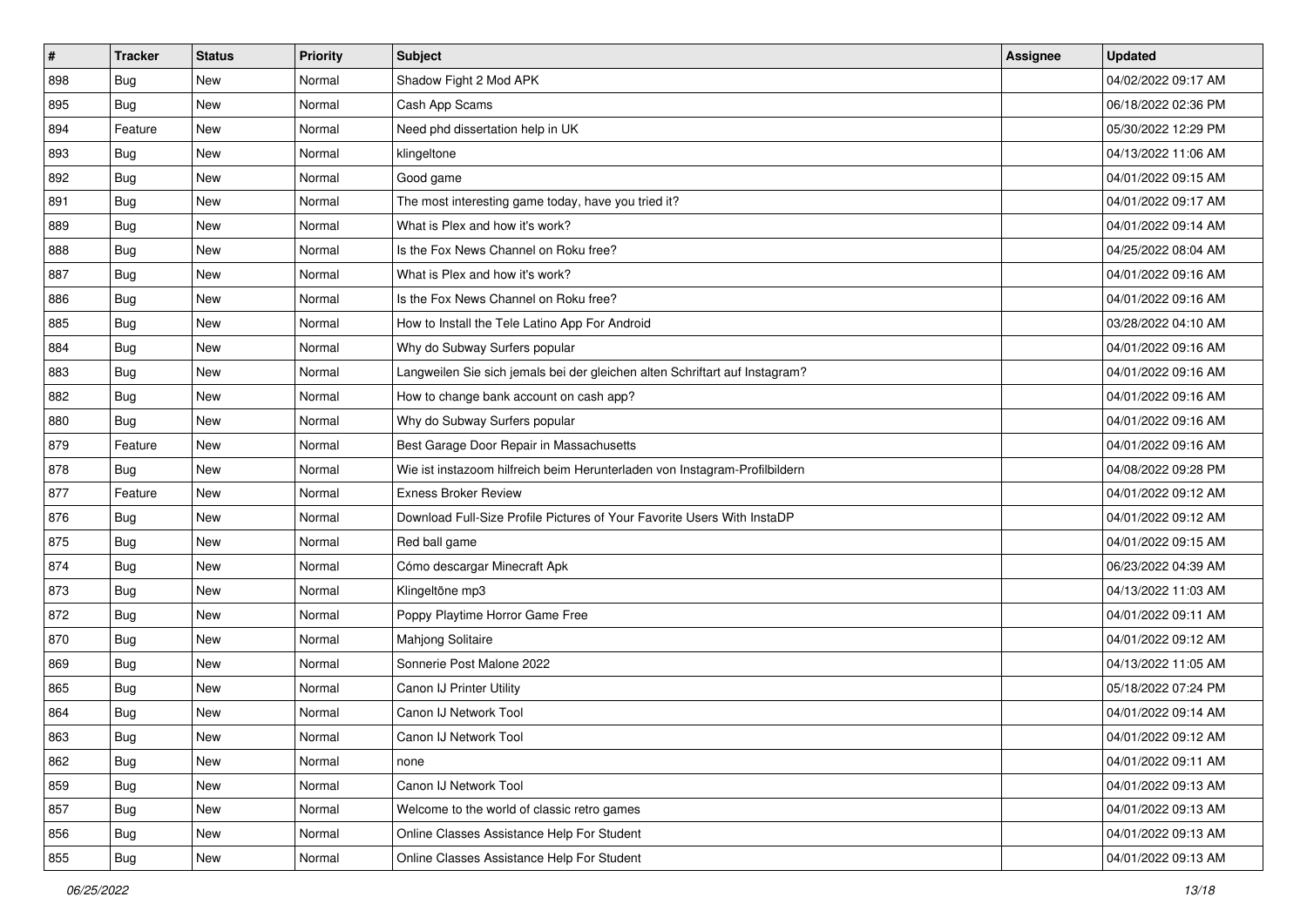| #   | <b>Tracker</b> | <b>Status</b> | <b>Priority</b> | <b>Subject</b>                                                                   | Assignee | <b>Updated</b>      |
|-----|----------------|---------------|-----------------|----------------------------------------------------------------------------------|----------|---------------------|
| 854 | Bug            | New           | Normal          | How To Resolve Password Problems Through Facebook Customer Service?              |          | 04/09/2022 06:11 PM |
| 853 | Bug            | <b>New</b>    | Normal          | what is dr laser                                                                 |          | 04/01/2022 09:13 AM |
| 852 | Bug            | New           | Normal          | How to cancel your French Bee flight within 24 hours?                            |          | 04/01/2022 09:13 AM |
| 851 | Bug            | <b>New</b>    | Normal          | Laden Sie den kostenlosen MP3-Klingelton für Ihr Mobiltelefon herunter           |          | 04/01/2022 09:14 AM |
| 850 | Bug            | <b>New</b>    | Normal          | Puppy Playtime APK Android                                                       |          | 04/01/2022 09:14 AM |
| 849 | Bug            | New           | Normal          | FutEmax App Apk - Watch Soccer, Fantasy Football, And More On Your Mobile Device |          | 04/01/2022 09:04 AM |
| 848 | Feature        | <b>New</b>    | Normal          | <b>Online Classes Assistance</b>                                                 |          | 04/01/2022 08:57 AM |
| 847 | Feature        | <b>New</b>    | Normal          | Canon.com/ijsetup                                                                |          | 04/01/2022 09:08 AM |
| 846 | Feature        | New           | Normal          | ij.start canon                                                                   |          | 04/01/2022 08:58 AM |
| 845 | Feature        | <b>New</b>    | Normal          | canon.com/ijsetup                                                                |          | 04/01/2022 08:58 AM |
| 844 | Bug            | New           | Normal          | To know Chime Routing Number call on the helpline number                         |          | 04/01/2022 08:58 AM |
| 843 | Bug            | <b>New</b>    | Normal          | Canon IJ Network Tool                                                            |          | 04/01/2022 08:58 AM |
| 842 | Bug            | New           | Normal          | Join the fun game                                                                |          | 04/01/2022 08:58 AM |
| 841 | <b>Bug</b>     | <b>New</b>    | Normal          | How do I activate FOX NOW?                                                       |          | 04/01/2022 08:58 AM |
| 840 | <b>Bug</b>     | New           | Normal          | Is Tubi really free and legal?                                                   |          | 04/01/2022 08:58 AM |
| 839 | <b>Bug</b>     | New           | Normal          | How do I activate FOX NOW?                                                       |          | 04/01/2022 08:58 AM |
| 838 | Bug            | <b>New</b>    | Normal          | Celebrity Hunter Mod apk - Como instalá-lo                                       |          | 04/01/2022 08:58 AM |
| 836 | Bug            | <b>New</b>    | Normal          | What Is The Required Amount To Pay As Cash App Clearance Fee?                    |          | 04/01/2022 09:00 AM |
| 835 | Bug            | <b>New</b>    | Normal          | Build your strong army with Taming io                                            |          | 04/01/2022 08:59 AM |
| 834 | Bug            | <b>New</b>    | Normal          | Grasp the secret to relieve stress and fatigue                                   |          | 04/01/2022 08:57 AM |
| 833 | <b>Bug</b>     | <b>New</b>    | Normal          | Does Direct Deposit Hit Chime- seek Chime Customer Service                       |          | 04/01/2022 08:59 AM |
| 832 | Bug            | <b>New</b>    | Normal          | Choque Royale Mod Apk                                                            |          | 04/01/2022 08:59 AM |
| 831 | Bug            | <b>New</b>    | Normal          | Build and shoot                                                                  |          | 05/29/2022 04:47 PM |
| 830 | Bug            | New           | Normal          | Poppy Playtime APK                                                               |          | 04/01/2022 08:59 AM |
| 828 | <b>Bug</b>     | <b>New</b>    | Normal          | Nursery management                                                               |          | 06/13/2022 08:55 AM |
| 827 | Bug            | <b>New</b>    | Normal          | Come To Know The Required Steps To Unlock Cash App Account                       |          | 04/01/2022 08:59 AM |
| 826 | <b>Bug</b>     | New           | Normal          | How to Dowload MXL TV Premium                                                    |          | 05/26/2022 03:34 PM |
| 825 | <b>Bug</b>     | New           | Normal          | Lucky Patcher Download                                                           |          | 04/01/2022 08:59 AM |
| 822 | Bug            | New           | Normal          | Dowload Your Boyfriend Game                                                      |          | 06/25/2022 02:15 PM |
| 821 | <b>Bug</b>     | New           | Normal          | Nicoo - A Review of the Popular Battle Royale Game                               |          | 04/01/2022 08:56 AM |
| 820 | Bug            | New           | Normal          | Metal Slug Apk para Android                                                      |          | 06/25/2022 05:15 AM |
| 819 | <b>Bug</b>     | New           | Normal          | Metal Slug Apk para Android                                                      |          | 04/01/2022 08:59 AM |
| 817 | <b>Bug</b>     | New           | Normal          | Pacman 30th Anniversary                                                          |          | 06/23/2022 04:51 AM |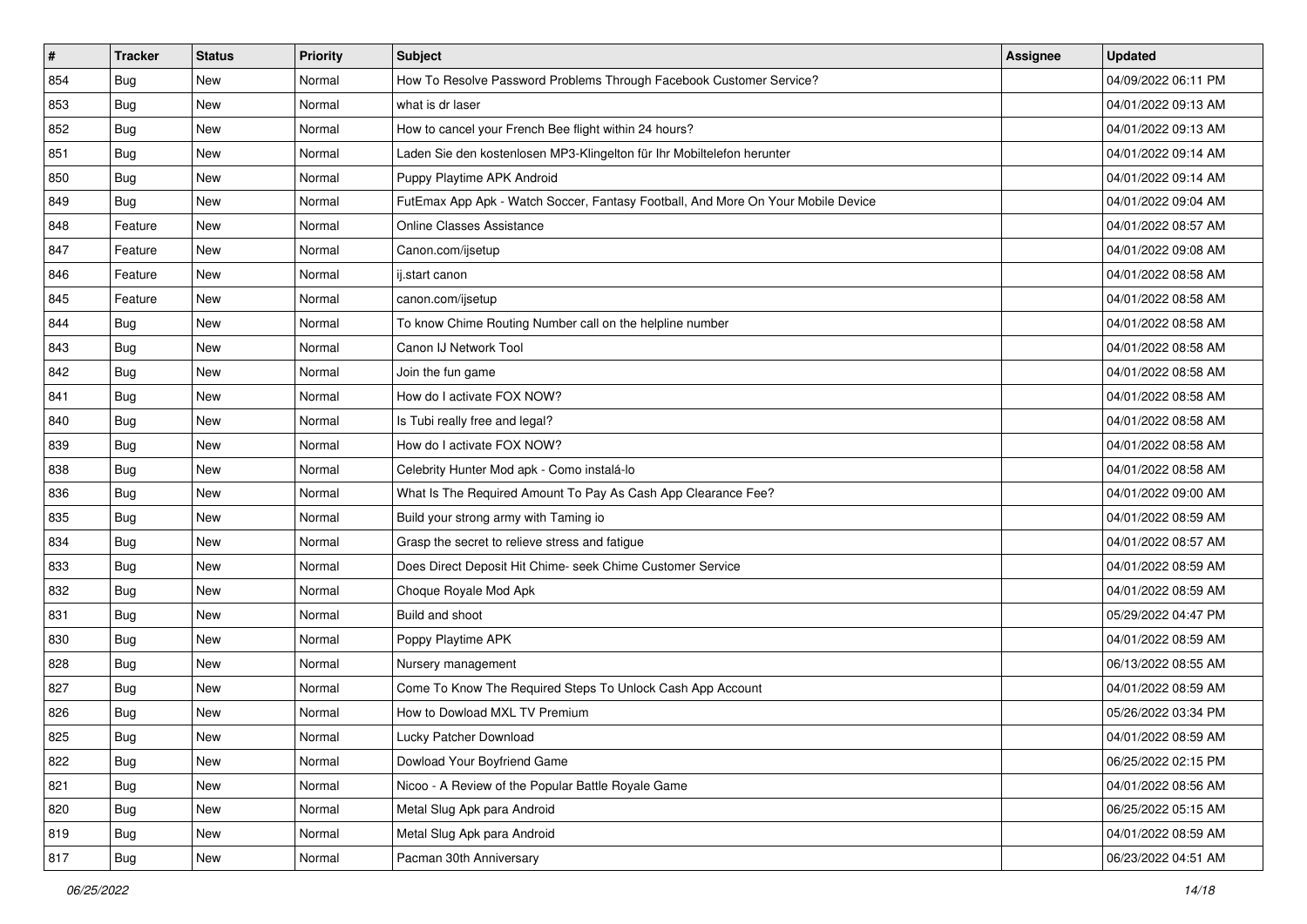| #   | <b>Tracker</b> | <b>Status</b> | <b>Priority</b> | <b>Subject</b>                                                                | <b>Assignee</b> | <b>Updated</b>      |
|-----|----------------|---------------|-----------------|-------------------------------------------------------------------------------|-----------------|---------------------|
| 816 | <b>Bug</b>     | New           | Normal          | Play Scribble io fun with everyone                                            |                 | 06/23/2022 10:52 AM |
| 813 | Feature        | <b>New</b>    | Normal          | Canon.com/ijsetup                                                             |                 | 05/25/2022 08:27 AM |
| 812 | Feature        | New           | Normal          | canon.com/ijsetup                                                             |                 | 06/25/2022 07:40 PM |
| 811 | Bug            | <b>New</b>    | Normal          | Canon IJ Network Tool                                                         |                 | 06/20/2022 12:34 AM |
| 810 | Feature        | <b>New</b>    | Normal          | how to remove viruses from a phone                                            |                 | 06/21/2022 03:40 PM |
| 809 | <b>Bug</b>     | New           | Normal          | Smash Karts - immerse yourself in the exciting race                           |                 | 06/24/2022 11:37 PM |
| 808 | <b>Bug</b>     | New           | Normal          | Sinnvolle Guten-Morgen-Grüße                                                  |                 | 06/25/2022 12:09 PM |
| 807 | Bug            | New           | Normal          | 1v1Battle is a strategic action 'Build and shoot' game                        |                 | 04/01/2022 08:56 AM |
| 806 | Feature        | New           | Normal          | Go everywhere thanks to mapquest driving directions                           |                 | 06/25/2022 09:13 PM |
| 804 | <b>Bug</b>     | <b>New</b>    | Normal          | Review                                                                        |                 | 06/25/2022 05:07 PM |
| 802 | <b>Bug</b>     | New           | Normal          | Who Is an ETL Engineer                                                        |                 | 06/25/2022 12:34 AM |
| 801 | Bug            | New           | Normal          | Who Is an ETL Engineer                                                        |                 | 06/24/2022 11:18 PM |
| 800 | <b>Bug</b>     | New           | Normal          | Who Is an ETL Engineer                                                        |                 | 06/25/2022 10:31 PM |
| 799 | <b>Bug</b>     | New           | Normal          | Who Is an ETL Engineer                                                        |                 | 06/24/2022 04:30 PM |
| 798 | Bug            | New           | Normal          | Who Is an ETL Engineer                                                        |                 | 06/25/2022 04:19 PM |
| 796 | <b>Bug</b>     | New           | Normal          | How Does Cash App ++ actually work and What is the process of it              |                 | 06/22/2022 07:03 AM |
| 795 | Bug            | New           | Normal          | Drift Boss - Exciting Race                                                    |                 | 04/01/2022 08:57 AM |
| 794 | Feature        | <b>New</b>    | Normal          | Safe place to buy fifa coins                                                  |                 | 06/25/2022 12:53 AM |
| 792 | <b>Bug</b>     | New           | Normal          | What is Google Camera Mod?                                                    |                 | 04/01/2022 08:59 AM |
| 791 | <b>Bug</b>     | <b>New</b>    | Normal          | Samsnung TV Plus is not working                                               |                 | 04/01/2022 09:03 AM |
| 790 | <b>Bug</b>     | New           | Normal          | My app                                                                        |                 | 04/01/2022 09:03 AM |
| 789 | Bug            | New           | Normal          | Full version                                                                  |                 | 06/25/2022 11:26 AM |
| 788 | <b>Bug</b>     | <b>New</b>    | Normal          | Intro Maker Mod APK                                                           |                 | 06/25/2022 10:48 PM |
| 787 | <b>Bug</b>     | New           | Normal          | Assured Assignment Help                                                       |                 | 06/25/2022 11:38 PM |
| 786 | Bug            | New           | Normal          | Best Assignment Help in Australia & UK                                        |                 | 06/21/2022 09:28 PM |
| 785 | Bug            | New           | Normal          | How To Get Money Off Cash App Without Card Or With A Card?                    |                 | 06/21/2022 03:59 PM |
| 784 | Bug            | New           | Normal          | How To Add Money On Cash App Card And Check The Funds?                        |                 | 06/25/2022 02:10 AM |
| 783 | i Bug          | New           | Normal          | How Do I Determine The Reasons And Solutions To Fix Cash App Transfer Failed? |                 | 06/22/2022 02:05 PM |
| 782 | Bug            | New           | Normal          | Comment faire une sonnerie téléphonique                                       |                 | 06/24/2022 01:32 PM |
| 781 | Bug            | New           | Normal          | Free Whatsapp Group to Join                                                   |                 | 06/25/2022 01:25 AM |
| 777 | Bug            | New           | Normal          | Obtain driving instructions using Google Maps.                                |                 | 06/25/2022 11:21 AM |
| 776 | Bug            | New           | Normal          | Wibargain                                                                     |                 | 06/17/2022 08:52 PM |
| 775 | <b>Bug</b>     | New           | Normal          | cash app                                                                      |                 | 02/14/2022 08:20 AM |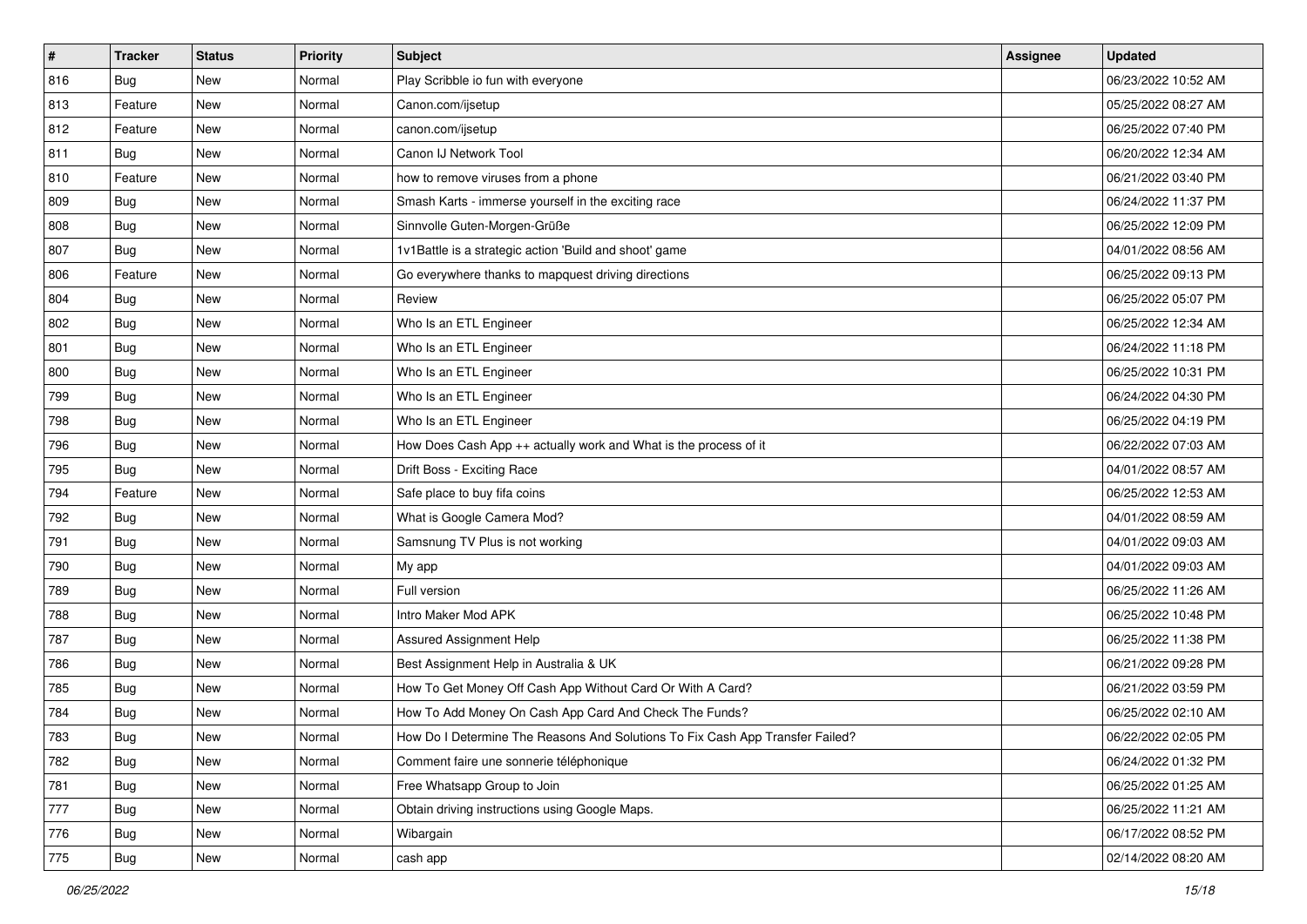| $\pmb{\#}$ | <b>Tracker</b> | <b>Status</b> | <b>Priority</b> | Subject                                                                                             | Assignee | <b>Updated</b>      |
|------------|----------------|---------------|-----------------|-----------------------------------------------------------------------------------------------------|----------|---------------------|
| 774        | Bug            | New           | Normal          | Follow proper initiatives                                                                           |          | 06/24/2022 09:27 AM |
| 773        | Bug            | <b>New</b>    | Normal          | Spades - Play online free                                                                           |          | 06/25/2022 02:00 AM |
| 772        | Bug            | New           | Normal          | united airlines baggage policy                                                                      |          | 06/24/2022 12:30 PM |
| 771        | Bug            | New           | Normal          | united airlines baggage policy                                                                      |          | 06/24/2022 02:22 PM |
| 770        | Bug            | New           | Normal          | Canon IJ Network Tool                                                                               |          | 06/25/2022 06:23 PM |
| 769        | Bug            | New           | Normal          | check my cash app                                                                                   |          | 06/25/2022 04:55 AM |
| 768        | Bug            | <b>New</b>    | Normal          | Where can you buy best jackets online?                                                              |          | 04/01/2022 09:05 AM |
| 767        | Bug            | New           | Normal          | apkmod                                                                                              |          | 06/24/2022 03:02 PM |
| 766        | Bug            | New           | Normal          | Pobreflix Mod APK Review                                                                            |          | 06/23/2022 01:39 AM |
| 765        | Bug            | <b>New</b>    | Normal          | Follow proper initiatives to check my cash app                                                      |          | 06/25/2022 10:08 AM |
| 764        | Bug            | New           | Normal          | What is available to see what I can watch HBO Max?                                                  |          | 06/24/2022 05:42 PM |
| 762        | Bug            | New           | Normal          | How To Add Money To A Cash App Card If Struggling With Low Amount?                                  |          | 06/24/2022 07:48 AM |
| 760        | <b>Bug</b>     | New           | Normal          | apkmod                                                                                              |          | 05/20/2022 05:32 AM |
| 758        | Bug            | New           | Normal          | How Do I Study Consistently For Hours?                                                              |          | 04/01/2022 09:01 AM |
| 757        | Bug            | New           | Normal          | Why Is Issue of Car Maintenance so Famous for the Consumers?                                        |          | 04/01/2022 09:01 AM |
| 756        | Feature        | New           | Normal          | Your one-stop destination for the thesis writing service                                            |          | 04/01/2022 09:01 AM |
| 754        | Bug            | New           | Normal          | Cómo descargar tonos gratis de teléfono celular                                                     |          | 04/29/2022 05:26 AM |
| 753        | Bug            | New           | Normal          | onlineessaygrader                                                                                   |          | 04/01/2022 09:01 AM |
| 752        | Bug            | New           | Normal          | Plagerism checker                                                                                   |          | 04/01/2022 09:03 AM |
| 750        | Bug            | <b>New</b>    | Normal          | Create a Report Template                                                                            |          | 04/01/2022 09:00 AM |
| 749        | Bug            | New           | Normal          | The Best Bubble Shooter Game for Android                                                            |          | 04/01/2022 09:02 AM |
| 748        | Bug            | New           | Normal          | Il y a quelques façons d'obtenir des sonneries gratuites pour votre iPhone                          |          | 04/01/2022 09:02 AM |
| 747        | Bug            | New           | Normal          | How to Install Tyflex Plus on Your Android Device                                                   |          | 04/01/2022 09:02 AM |
| 744        | Bug            | New           | Normal          | <b>Pixel Survive</b>                                                                                |          | 04/01/2022 09:02 AM |
| 743        | Bug            | New           | Normal          | They promote 'pixel art' contests and a 'game jam' related to the work and figure of Carlos Casares |          | 04/15/2022 09:12 PM |
| 742        | Bug            | New           | Normal          | How Long Does Cash App Support Take To Respond For A Better Support?                                |          | 06/25/2022 11:00 PM |
| 741        | Bug            | New           | Normal          | <b>Blockchain Technology Solutions</b>                                                              |          | 04/01/2022 09:02 AM |
| 740        | Feature        | New           | Normal          | Online Thesis Help USA                                                                              |          | 06/25/2022 09:42 AM |
| 739        | Bug            | New           | Normal          | law dissertation help                                                                               |          | 04/01/2022 09:02 AM |
| 738        | Bug            | New           | Normal          | How Much Amount Do I Get Using The Referral Code For Cash App?                                      |          | 04/01/2022 09:03 AM |
| 737        | Bug            | New           | Normal          | How Do I Talk To A Live Person At Facebook If Anything Is Doubtful?                                 |          | 04/01/2022 09:20 AM |
| 736        | Bug            | New           | Normal          | I Want to Edit in My Website (transfer-factor.net) Unfortunately, Unable to Edit It                 |          | 06/24/2022 07:32 AM |
| 735        | <b>Bug</b>     | New           | Normal          | A quick fix of how to get money back from cash app stocks                                           |          | 06/25/2022 02:59 PM |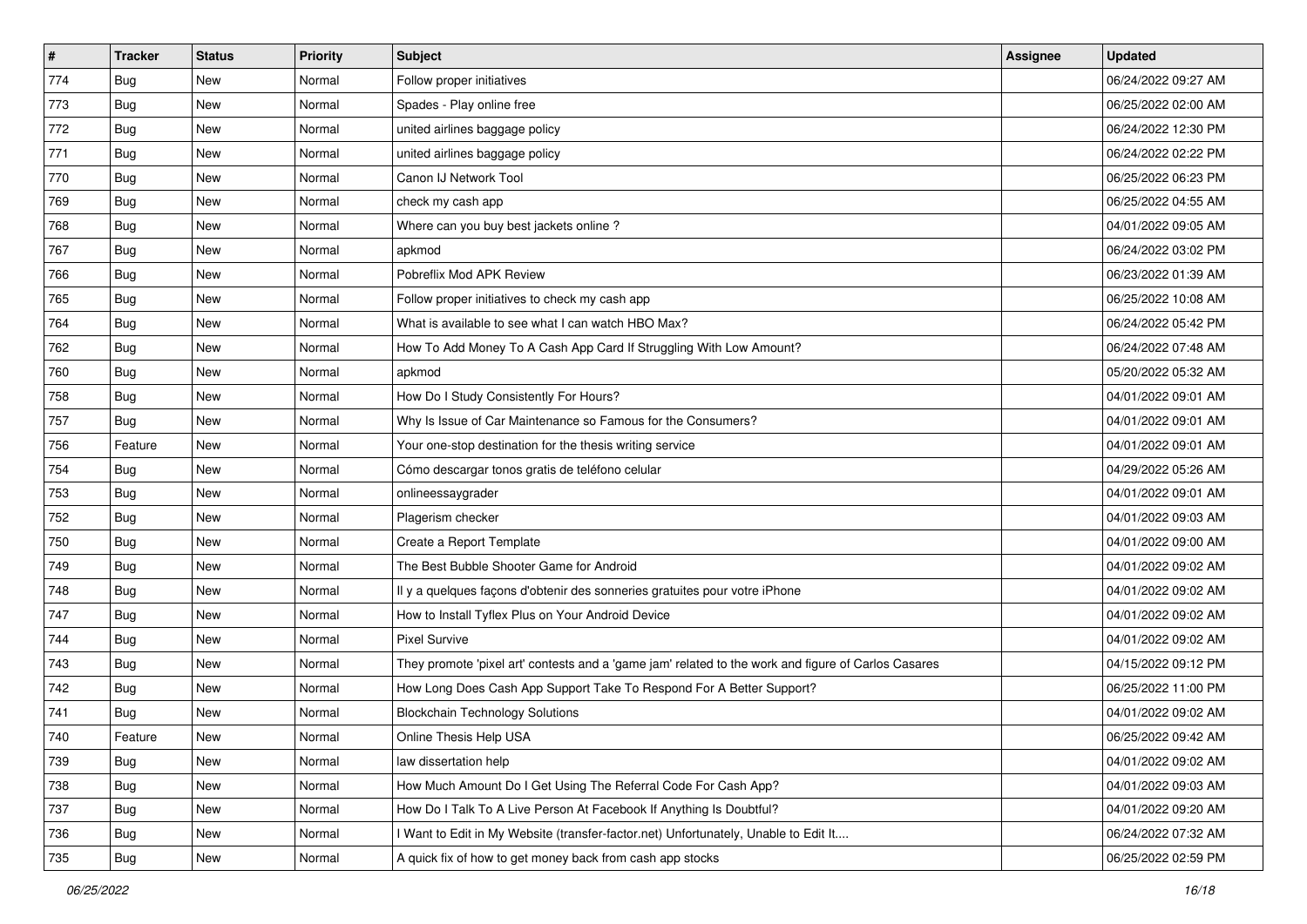| $\pmb{\#}$ | <b>Tracker</b> | <b>Status</b> | <b>Priority</b> | <b>Subject</b>                                                               | Assignee | <b>Updated</b>      |
|------------|----------------|---------------|-----------------|------------------------------------------------------------------------------|----------|---------------------|
| 734        | Bug            | New           | Normal          | DR. STRANGE: Multiverse of Scheduling Madness!                               |          | 04/01/2022 09:33 AM |
| 733        | Bug            | <b>New</b>    | Normal          | How does one go about getting a book deal?                                   |          | 04/01/2022 09:33 AM |
| 732        | Bug            | New           | Normal          | Get rectifications steps about why cash app transfer failed                  |          | 04/01/2022 09:33 AM |
| 731        | Bug            | New           | Normal          | Avail Of Cash App Customer Service If Unable To Down Cash App Mobile App?    |          | 06/25/2022 08:36 PM |
| 730        | Bug            | New           | Normal          | Canon IJ Network Tool                                                        |          | 04/01/2022 09:33 AM |
| 729        | Bug            | New           | Normal          | Canon IJ Network Tool                                                        |          | 04/01/2022 09:33 AM |
| 728        | Bug            | New           | Normal          | Will Cash App refund money if scammed? Hitches With Optimum Ease             |          | 04/01/2022 09:33 AM |
| 726        | Bug            | New           | Normal          | Mobile Application Development Services                                      |          | 06/25/2022 06:02 AM |
| 725        | Feature        | New           | Normal          | What are memo writing services design                                        |          | 06/24/2022 06:24 AM |
| 724        | Bug            | New           | Normal          | Dial Chime Customer support number for a quick response                      |          | 06/25/2022 10:58 AM |
| 721        | Bug            | New           | Normal          | Cómo instalar un Mod Apk                                                     |          | 06/24/2022 09:39 PM |
| 720        | Bug            | New           | Normal          | How does Cash App Phone Number provide a quick treatment?                    |          | 06/25/2022 02:32 PM |
| 719        | <b>Bug</b>     | New           | Normal          | How Do I Send \$5000 Through Cash App Account With Ease?                     |          | 06/24/2022 07:15 PM |
| 717        | Bug            | New           | Normal          | Disney Plus Apk - Watch Movies and TV Shows on Your Device                   |          | 06/24/2022 12:00 PM |
| 716        | Bug            | New           | Normal          | La celebración de un BabyShower.                                             |          | 06/25/2022 06:52 PM |
| 715        | Bug            | New           | Normal          | Puppy Playtime Descargar gratis                                              |          | 06/25/2022 12:10 PM |
| 714        | Bug            | New           | Normal          | Cuevana 3 Premium - Enjoy Your Favorite Movies and TV Shows on Your Smart TV |          | 06/24/2022 01:19 PM |
| 712        | Bug            | New           | Normal          | Tips and Tricks                                                              |          | 06/24/2022 04:19 PM |
| 711        | Bug            | New           | Normal          | Human Fall Flat Apk Download                                                 |          | 06/25/2022 09:44 AM |
| 710        | Bug            | <b>New</b>    | Normal          | Take Necessary Assistance If You Are Unable Activate Cash App Card           |          | 06/25/2022 09:26 PM |
| 709        | Bug            | New           | Normal          | How To Load Cash App Card At Walmart Without Having To Face Any Hassle?      |          | 06/25/2022 05:02 PM |
| 708        | Bug            | <b>New</b>    | Normal          | Efficient ways to proceed with the cash app dispute process?                 |          | 06/24/2022 07:20 AM |
| 706        | Bug            | New           | Normal          | How Can You Cancel A Cash App Payment Without Any Prior Information?         |          | 04/01/2022 09:30 AM |
| 705        | Bug            | New           | Normal          | wuxiaworld                                                                   |          | 06/17/2022 04:54 PM |
| 704        | Bug            | New           | Normal          | Reach support team of Chime Customer Service for instant help                |          | 06/25/2022 07:25 PM |
| 703        | Bug            | New           | Normal          | For real-time help, dial Facebook customer service number                    |          | 06/25/2022 02:00 PM |
| 702        | Bug            | New           | Normal          | Avail Chime Customer Service to know How To Get Chime Bank Statement         |          | 06/21/2022 08:32 AM |
| 701        | i Bug          | New           | Normal          | Why Law Essay Helper UK is Necessary?                                        |          | 06/24/2022 03:17 PM |
| 700        | Bug            | New           | Normal          | Cómo descargar Poppy Playtime                                                |          | 04/01/2022 09:30 AM |
| 699        | Bug            | New           | Normal          | Would you be able to utilize Cash App Twitch?                                |          | 06/25/2022 05:16 PM |
| 698        | Feature        | New           | Normal          | Connect with cash app representative to ask about cash app flip scam         |          | 04/04/2022 08:07 PM |
| 697        | Bug            | New           | Normal          | How to Descargar Pura TV For Android                                         |          | 06/25/2022 06:01 AM |
| 696        | <b>Bug</b>     | New           | Normal          | How to Install the TuMangaOnline App                                         |          | 06/25/2022 07:31 PM |